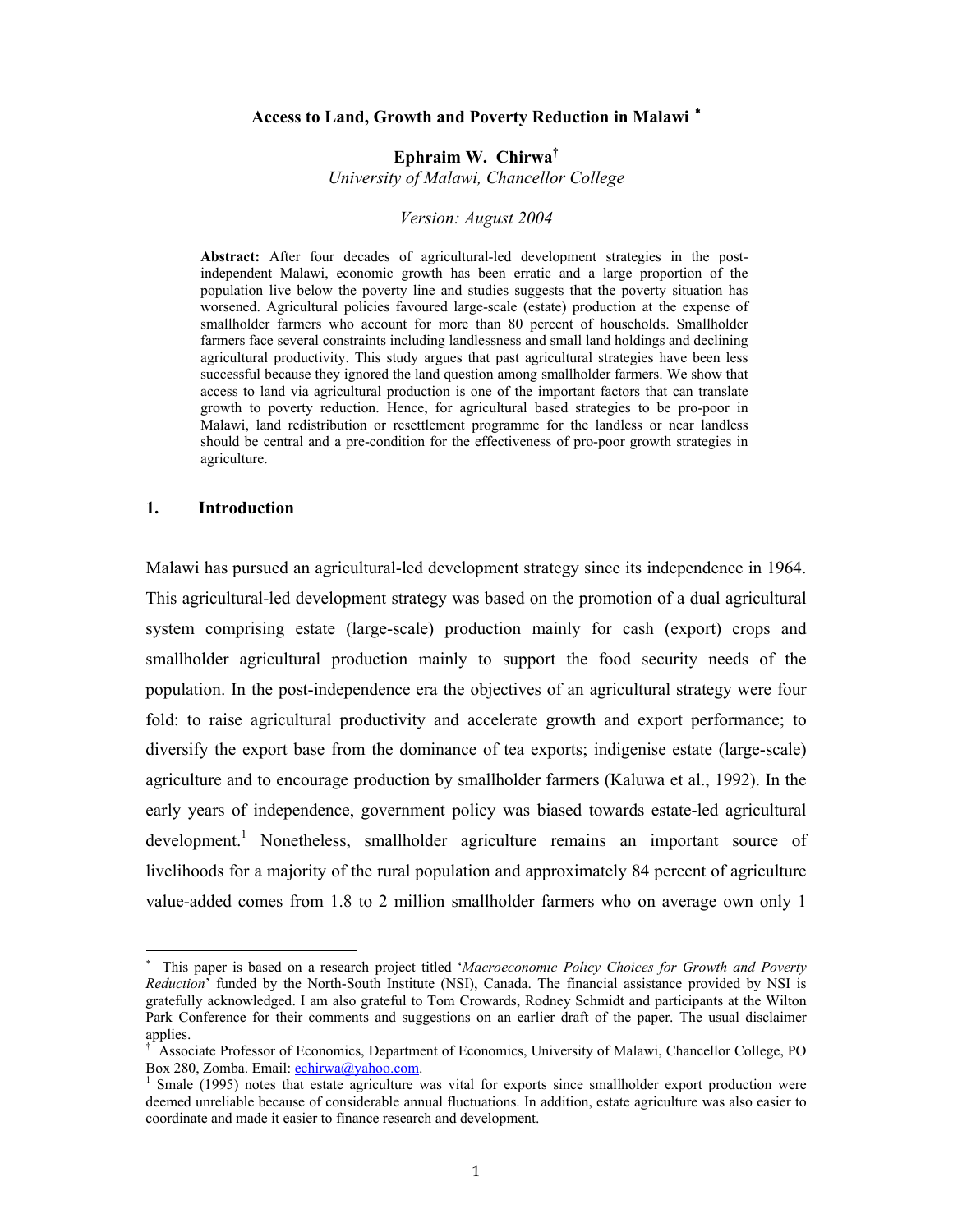hectare of land (World Bank, 2003).

Various policies in the 1960s and 1970s were implemented to support smallholder agricultural development including guaranteed produce prices through the state marketing agency, government administered agricultural input credit, promotion of technologies and subsidies on key agricultural inputs. Although, the policy emphasis has been on the agricultural sector over the past four decades, the economic situation has not changed substantially and recent studies show that poverty is increasing. In 1998 the integrated household survey revealed that 65.3 percent of the population were poor with consumption of basic needs below the minimum level of MK10.47 (US\$0.34) per day (GOM, 2000). Thus, although Malawi had almost completed economic policy reforms towards a market economy, the qualitative poverty monitoring study conducted in 2000, however, revealed that the poverty situation was worsening due to several factors some of which were a result of economic liberalisation (GOM, 2002a).

Like many other developing countries, poverty has become the central problem confronting Malawi in the new millennium. It is therefore not surprising that the first Millennium Development Goal requires member countries of the United Nations to reduce the incidence of extreme poverty (per capita expenditure or income of less than one dollar per day) by half by 2015 (Ferreira and Leite, 2003). While many developing countries have undertaken wide ranging economic reforms, some under the auspices of the World Bank and International Monetary Fund through Structural Adjustment Programmes, such reforms have fallen very short of expectations in delivering the prosperity benefits to large masses of the population. Thus, despite decades of economic policy reforms and increased globalisation of developing countries, poverty remains a major challenge today. In many countries, some of the structural adjustment reforms have led to inconsistent policies in promoting economic growth through poor sequencing and lack of understanding of the underlying structural issues specific to individual developing countries. Poverty reduction performance, despite substantial economic reforms in developing countries, has been disappointing (Booth, 2001).

More recently the new instruments, such as the Poverty Reduction Strategy Paper (PRSP), the Poverty Reduction and Growth Facilities (PRGF) of the International Monetary Fund and the Poverty Reduction Support Credit (PRSC) of the World Bank, for integrating poverty into the macroeconomic policy framework have been embraced in developing countries advocating greater participation and ownership of economic policies by developing countries (Bevan and Adam, 2001; Booth, 2001). In Malawi, the PRSP process was embraced as an instrument for participatory policy-making and integrating poverty issues into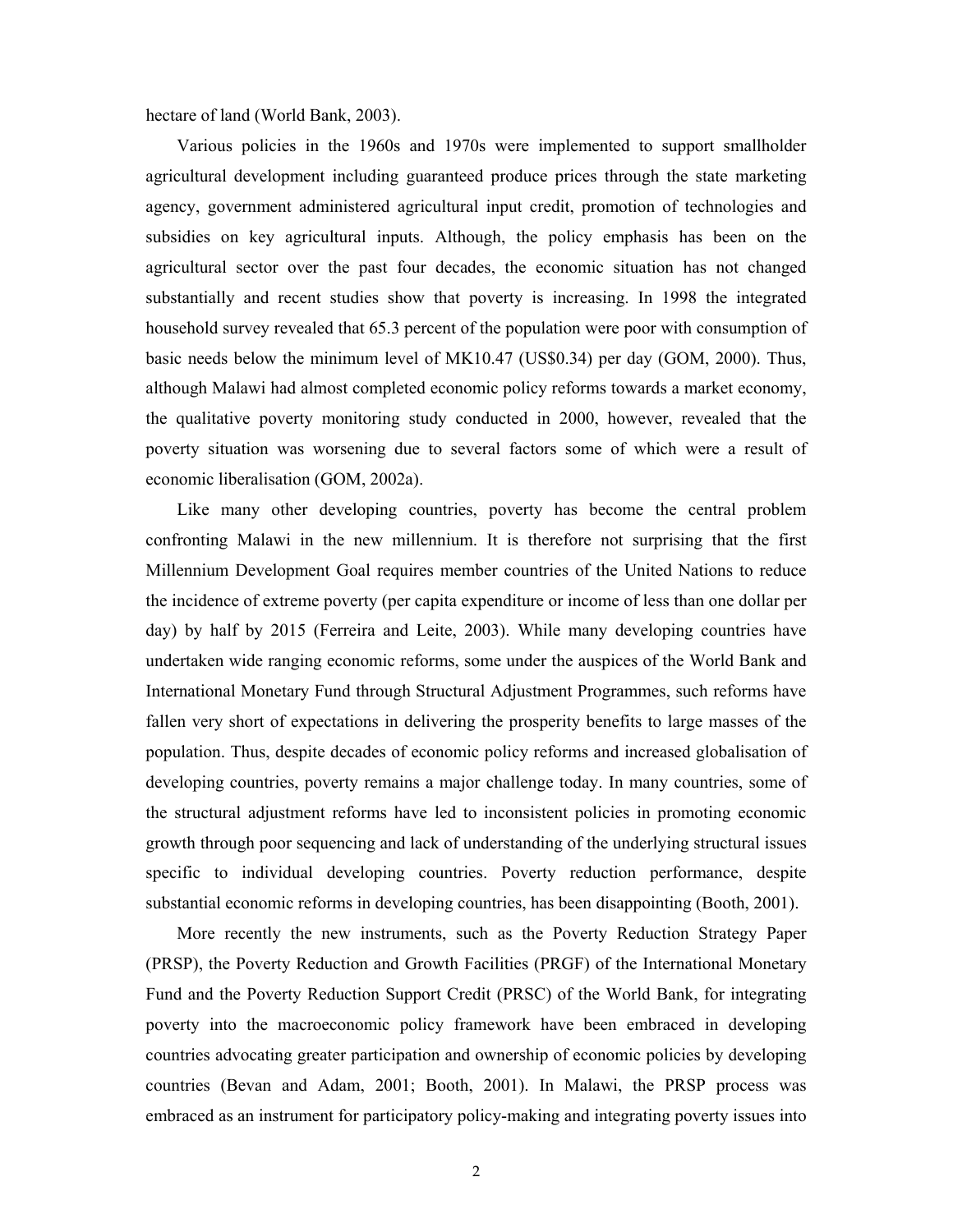national development plans. The PRSP process started in 2000 and the Malawi Poverty Reduction Strategy Paper (MPRSP) was published in 2002 (Jenkins and Tsoka, 2003).

The agricultural sector has been singled out as the most important sector that can deliver pro-poor growth in the MPRSP. Several questions, however, arise in the context of Malawi. After four decades of an agricultural-led development strategy, what will enable Malawi to achieve the millennium goal of reducing poverty? What did the authorities not do in the past 40 years that will bring economic growth and poverty reduction? Is equitable distribution of land a success factor for growth in agricultural production to translate into poverty reduction? This study attempts reviews previous agricultural development in Malawi and demonstrates the importance of land reforms in achieving pro-poor growth in the agricultural sector. The paper is organised as follows. The next section reviews the agricultural development strategies in the post-independence era in Malawi and the link between access to land and poverty reduction. Section 3 presents the methodology and model specification for investigating the relationship between changes in poverty and land. Section 4 presents empirical results on the land-poverty linkages via growth in agricultural development. Section 5 assesses the feasibility of land redistribution or resettlement policy and the salient issues that must be addressed in implementing such a policy. Section 6 provides concluding remarks.

## **2. Agricultural Development in Malawi: Disappointing Four Decades?**

More than 80 percent of the population in Malawi is rural, and since independence in 1964 agricultural activities continue to form the bulk of households' livelihood strategies. As Mellor (1966) observes, the potential for agricultural development to increase welfare in lowincome countries derives from the fact that large proportions of the population engage in farming for subsistence needs and to generate cash incomes. There are several ways through which agricultural development will affect the welfare of the population. First, the landless or near landless may benefit from agricultural development through paid employment opportunities in off-farm activities created by technological change. Secondly, those who have land may benefit from higher productivity brought about by technological changes. The extent to which agricultural development can have greater impact on poverty also depends on the availability of land. Like in many low income countries, in Malawi farming systems are organised around family units on small farms whose tenure is not well-defined. With excess supply of family labour in most households, productivity and returns to agriculture tends to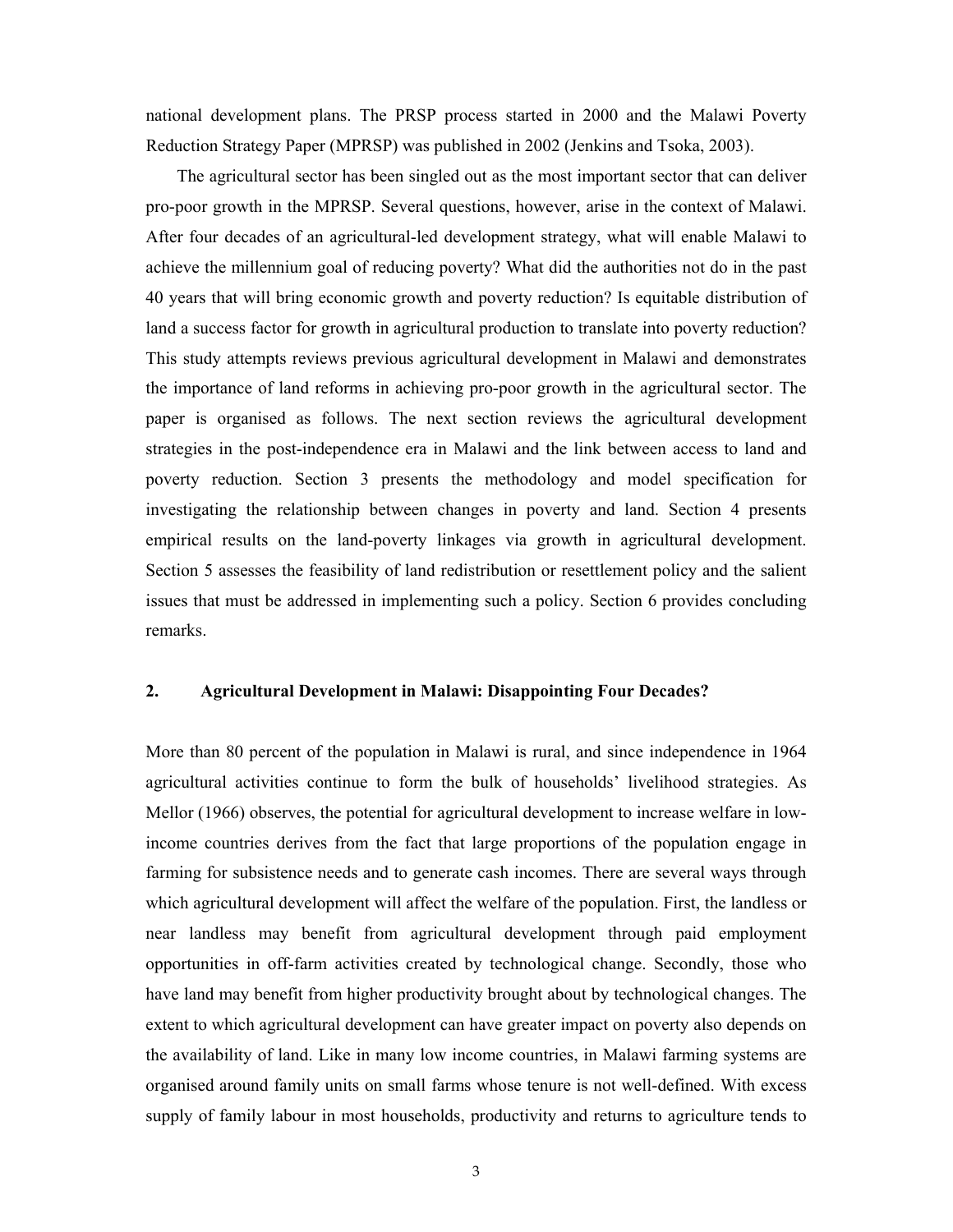be low on small farms. Furthermore, with the growing population landholding sizes are becoming smaller and fragmented, making some of the productivity-enhancing technologies impossible. It seems reasonable to argue that increasing land holdings provides one of the few possibilities for increasing income of the individual farmer.

## *2.1 Agricultural Strategies and Policies before Reforms*

Agricultural development in Malawi has been based on a dual strategy. First, the promotion of estate agriculture that has since independence expanded rapidly on leasehold land from unused customary land. Lele (1989) argues that the rapid expansion of estate agriculture, particularly for production of tobacco, has resulted in a more unequal distribution of land in rural Malawi. Most estates grow high value cash crops, and it is not surprising that estate-led agricultural development was the main economic strategy in Malawi. Secondly, the promotion of smallholder agriculture on customary land, on which rights to cultivate and transfer land are conferred by traditional chiefs. In 1997/98 it was estimated that one third of smallholder households were cultivating between 0.5 and 1 hectare of land (GOM, 2001). Recent estimates indicate that 55 percent of smallholder farmers have less than 1 hectare of cultivatable land (GOM, 2002c). Others such as Alwang and Siegel (1999) estimate that 70 percent of Malawian smallholder farmers cultivate 1.0 hectare with the median area cultivated being 0.6 hectares, and devote 70 percent of the land to maize, the main staple food.<sup>2</sup>

Over the past four decades, government's strategy in the smallholder agricultural sector has aimed at increasing output and productivity to meet the food security needs and the cash requirements of the population. As such the smallholder agricultural development strategy mainly focused on increasing the productivity of maize. Several policies were implemented to support the strategy including promotion of technology adoption among smallholder farmers particularly hybrid maize and application of fertilizers supported by a government administered credit scheme, provision of extension services through a network of extension offices across the country, subsidies on inputs and a system of guaranteed pan-territorial and pan-seasonal prices for agricultural produce through the state marketing agency, the Agricultural Development and Marketing Agency (ADMARC).

<sup>&</sup>lt;sup>2</sup> Kydd and Christiansen (1982) and Lele (1989) note that per capita maize output from smallholder farmers stagnated and the output of other crops either declined or showed no trend and small farms were getting smaller.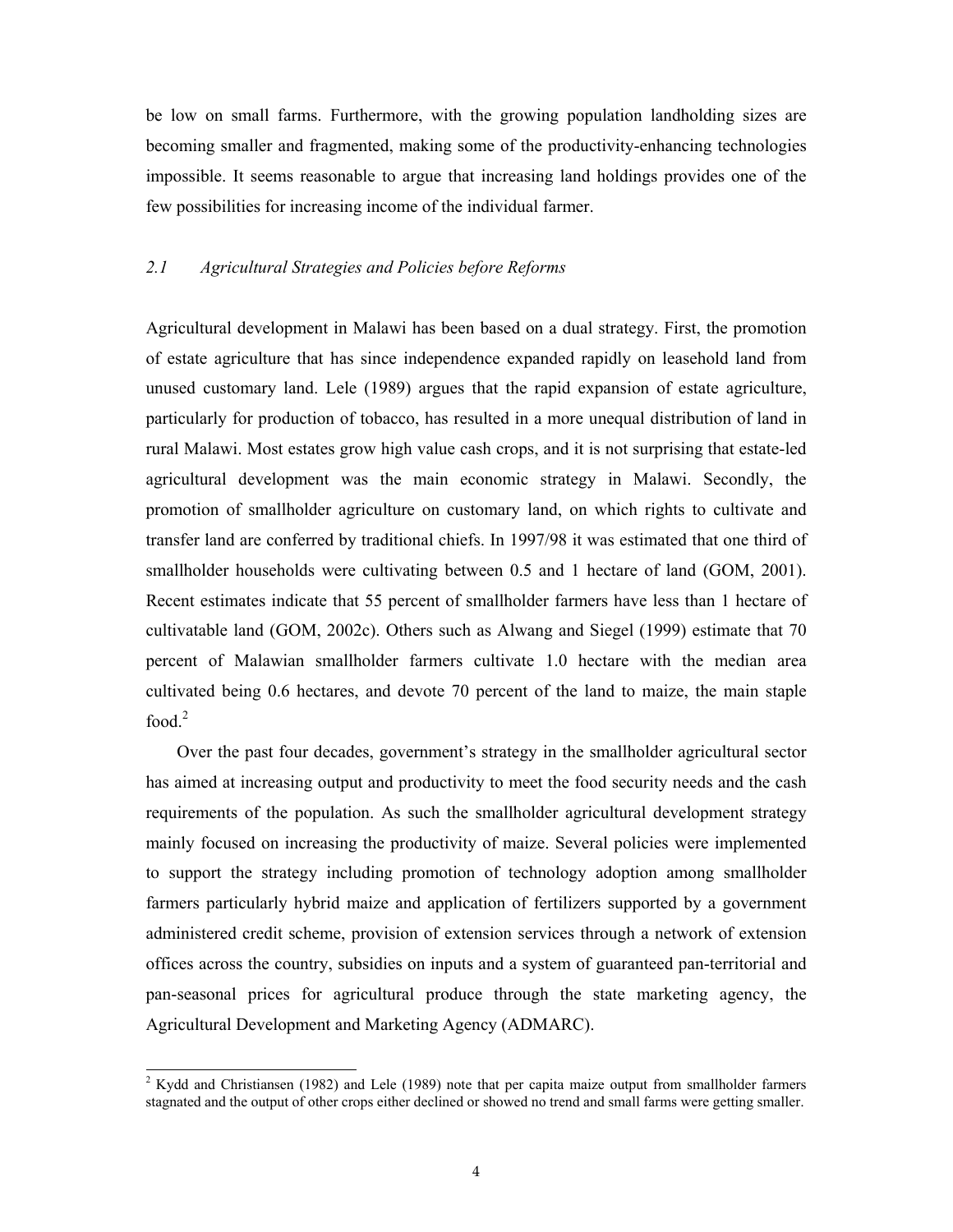However, Kydd and Christiansen (1982) argue that government policy facilitated the rapid expansion of estate agriculture at the expense of smallholder agriculture through easy acquisition of land; implicit taxation of smallholder agriculture through the smallholder produce pricing policy implemented by state marketing agency whose proceeds were used to develop estates by the state marketing agency; control of the commercial banks by the state marketing agency, the Agricultural Development and Marketing Corporation (ADMARC). As a result there was remarkable growth in estate agriculture particularly in burley tobacco production, with the ratio of the value of estate production to the value of officially marketed smallholder production increasing from 0.79 in 1964 to 1.93 in 1979 based on three-year moving averages (Kydd and Christiansen, 1982). This estate-led agricultural development has not benefited the majority of the smallholder population, whose return to labour was significantly squeezed by the produce pricing policy. The performance of the agricultural sector, as was the performance of many sectors in the economy, was impressive in the 1960s and early 1970s, but stagnated in the late 1970s and early 1980s.

# *2.2 Structural Reforms and the Agricultural Sector*

The country experienced an economic crisis in 1979 and 1980 that led the government to adopt structural adjustment programmes under the auspices of the International Monetary fund and the World Bank in 1981. The diagnostic analysis for the first structural adjustment loan revealed several structural weaknesses in the economy including slow growth of smallholder exports, narrow export base and increasing reliance on tobacco exports, deteriorating financial position of state enterprises including ADMARC and inflexibility in prices and wages due to government control (Harrigan, 1991). A series of structural adjustment and sectoral loans and stand-by facilities have been obtained by the government to support structural adjustment reforms. Several of these reforms were targeted at the agricultural sector and aimed at improving the performance of the smallholder agricultural sector. Some of the objectives of structural adjustment policies in agriculture included diversification of the export base, ensuring appropriate price and incomes policy to offer adequate incentives to smallholder farmers, expanding the role of the private sector in the marketing of agricultural produce, increasing the efficiency and incomes of smallholder farmers.

Several policies have been implemented to achieve the reform objectives in the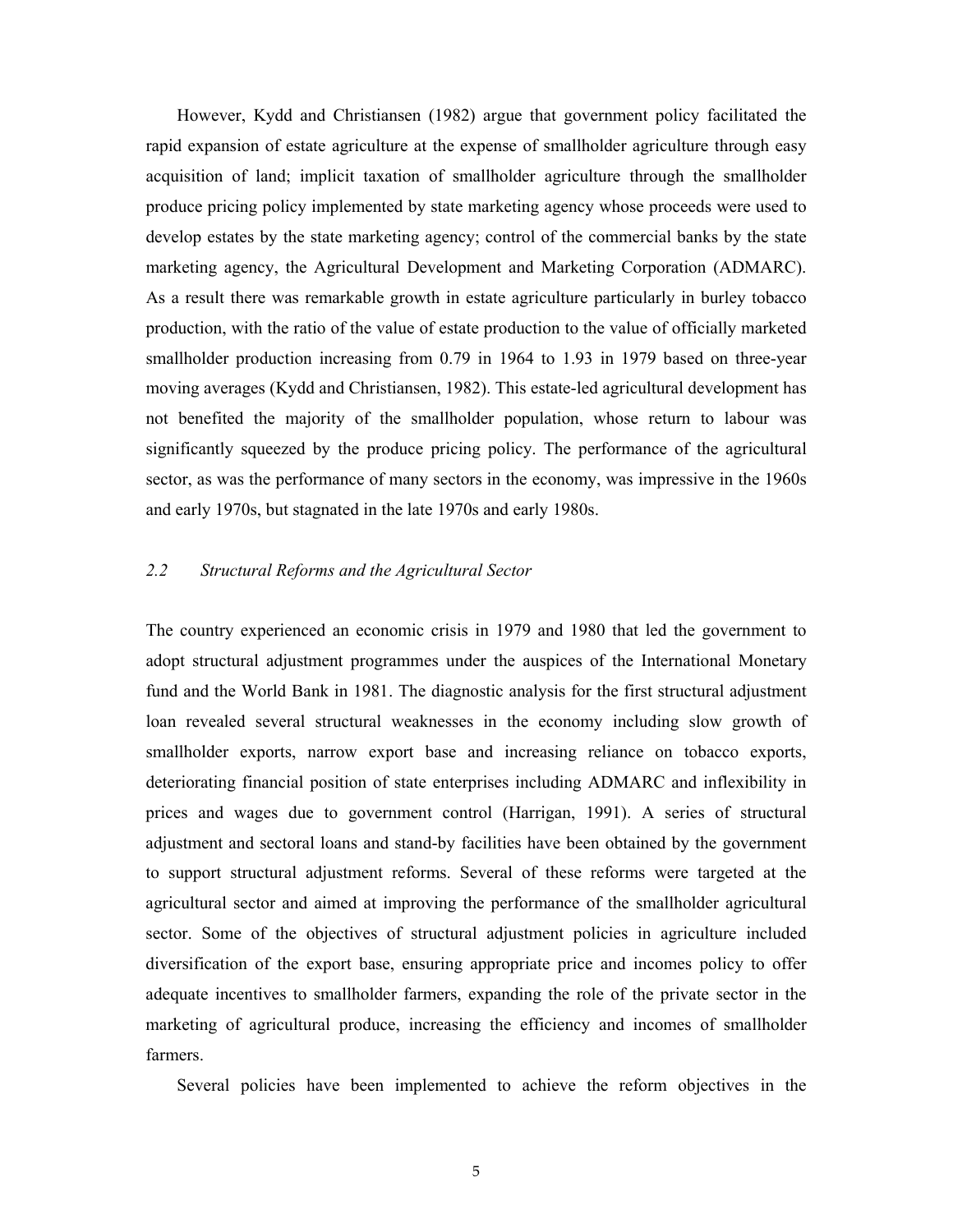agricultural sector.<sup>3</sup> Notably the phased removal of fertilizer subsidies in 1984; annual adjustment in agricultural produce prices; liberalisation of agricultural marketing activities in 1987; deregulation of fertilizer marketing in 1990; liberalisation of burley tobacco production by smallholder farmers in 1990; liberalisation of agricultural producer prices except maize in 1995, devaluation of currency and eventual floatation in1994 and liberalisation of maize pricing in 2000. The liberalisation of burley tobacco has led to an increase in the number of smallholder farmers growing burley tobacco and smallholder farmers have rapidly become the main producers of burley tobacco accounting for about 70 percent of national production (World Bank,  $2003$ ).<sup>4</sup>

Although structural adjustment programs have resulted in removing policy linked distortions in the agricultural sector to a larger extent (Chirwa and Zakeyo, 2003), the agricultural sector still experiences problems of physical access to domestic markets, access to rural credit facilities, low productivity and inequitable distribution of land. Kaluwa et al. (1992) also notes that although the reforms were necessary to halt the further deterioration in the economy, they were not sufficient for increasing the incomes and growth potential for a majority of the Malawian population. Smallholder production, especially in maize yields, and expansion of acreage has been devoted to food production rather than diversification into high value or export crops. The disappointing performance of the agricultural sector is at variance with intentions of the many economic reforms and policies aimed at enhancing the productivity of smallholder agriculture that have been implemented by the government.

However, one policy reform area that relating to equitable distribution of land, important for smallholder agriculture has been conspicuously absent in the reform and policy agenda in the past four decades. While government has promoting the adoption of fertilizers, hybrid seeds and modern methods of farming and the provision of price incentives through progressive market reforms, it had assumed that the existing small land holdings of smallholder farmers and worse still the diminishing smallholder land holdings would enable smallholder farmers respond to the various market incentives. However, there is evidence in Malawi that adoption of agricultural productivity-enhancing technologies is positively associated with the size of cultivatable land (Green and Ng'ong'ola, 1993; Zeller et al., 1998; Chirwa, 2003). Doward (1999) find a significant positive relation between output per capita and farm size while Chirwa (2002a) find farmers with small land holdings to be technically inefficient. No efforts have been made to redistribute the land to the landless. The only

<sup>&</sup>lt;sup>3</sup> For a detailed analysis of agricultural related reforms, see Chirwa (1998) and Chirwa and Zakeyo (2003).<br><sup>4</sup> Prior to liberalization, burley tabases was only grown on estates and awarded directly by estate sympactic

<sup>&</sup>lt;sup>4</sup> Prior to liberalisation, burley tobacco was only grown on estates and exported directly by estate owners.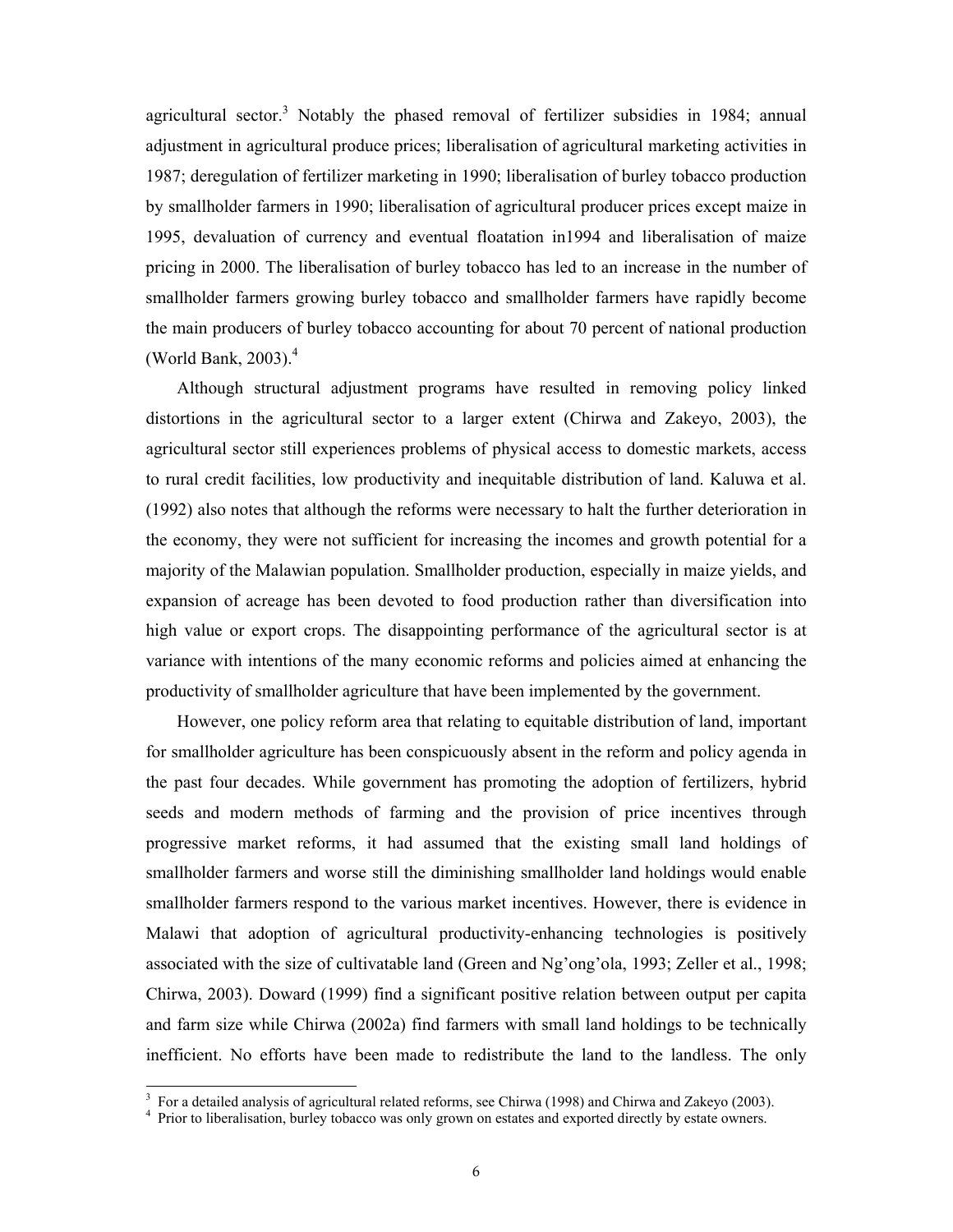resettlement schemes that existed were involuntary in which most of the settlers were graduates from Malawi Young Pioneers training course and in some cases led to the displacement of local population without compensation and in some cases land holdings were even smaller. These schemes were small-scale irrigated operations and have not been sustainable.<sup>5</sup> For example, Chirwa (2002b) find that small-scale irrigated schemes are characterized by high turnover, seasonal variation in patronage, under-utilization facilities and inputs.

## *2.3 The Malawi Poverty Reduction Strategy Paper*

With the failure of other plans to address poverty in Malawi, what the government has hailed a consultative and participatory policy formulation process was initiated in 2000, leading to the publication of the Malawi PRSP in 2002. As Jenkins and Tsoka (2003) note, prior to MPRSP the poverty plans that were formulated in the 1990s were based on strategies and policies that were without prioritisation, costing and outcome-orientation. The MPRSP is a strategy document based on a consultative process involving a broad range of stakeholders and represents a consensus about how Malawi can develop and achieve its core objective of poverty reduction (GOM, 2002b). The main objective of the MPRSP is to achieve sustainable poverty reduction through socio-economic and political empowerment of the poor. According to GOM (2002b) the MPRSP has four core broad elements, known as pillars, believed to be central to sustainable poverty reduction. The first pillar is sustainable pro-poor economic growth – which recognizes the importance of growth in poverty reduction. The belief in this pillar is that empowering the poor through macroeconomic stability, access to credit and markets, development of skills and generation of employment would lead to economic growth that benefit the poor. The second pillar is human capital development in which the objective is to ensure that the poor have the health status and education that takes them out of poverty. The third pillar is improving the quality of life for the most vulnerable by providing sustainable safety nets for those who are unable to benefit from the pro-poor economic growth and human capital development. The fourth pillar is

<sup>&</sup>lt;sup>5</sup> The Malawi Young Pioneers movement was part of the single party machinery which collapsed in 1994 following the introduction of a multiparty system of government. These resettlement schemes similarly collapsed.

 $6$  The extent to which the process was participatory is a matter of debate in the poverty reduction strategy papers in developing countries. In Malawi, the civil society organisations were initially excluded in the process and the process was dominated by government officials with very little participation at community level. The process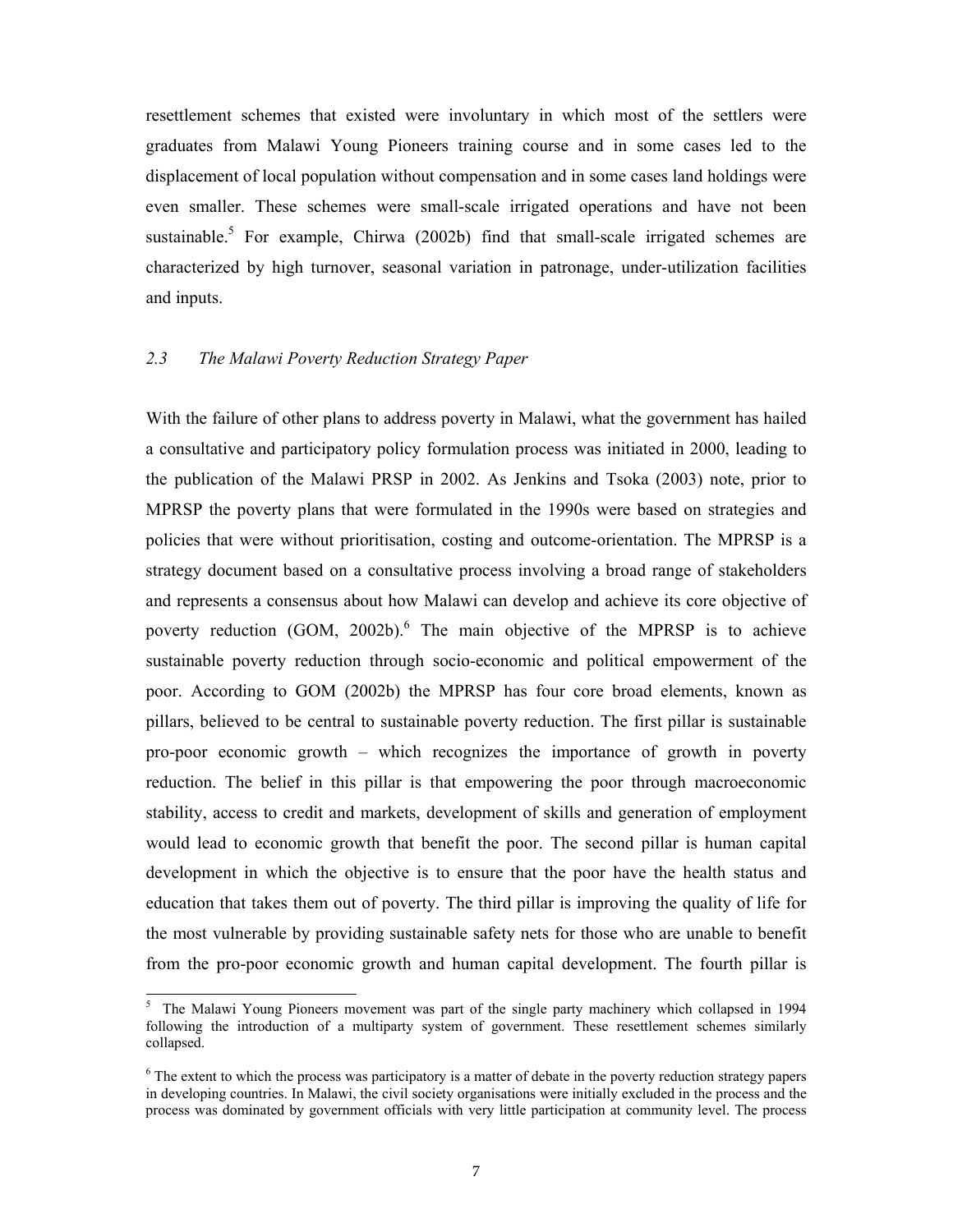good governance which aims at ensuring that public and civil society institutions and systems protect and benefit the poor. These four pillars are inter-twined with issues relating to HIV/AIDS, gender, environment, and science and technology.

Sustainable pro-poor growth is the core strategic pillar in the MPRSP, with other pillars providing the lubricants for reducing poverty. There are two main goals in sustainable propoor growth: promoting sources of growth (sectoral) and creation of an enabling environment. With respect to sources of growth, six sectors have been identified as potential sources of pro-poor growth comprising agriculture; natural resources; micro, small and medium enterprises; manufacturing and agro-processing; tourism and small-scale mining. Several strategies have been formulated in the MPRSP in achieving the objective of pro-poor growth through agricultural development. The following strategies in order of priority have been articulated to achieve pro-poor growth in agriculture: (1) expanding and strengthening access to agricultural inputs; (2) improving research and extension services; (3) improving access to domestic, regional and international markets; (4) promoting small-scale irrigation schemes and drainage; (5) encouraging production of specific crops; (6) encouraging production of livestock; (7) reducing land shortages and degradation; (8) promoting and expanding farm mechanisation; (9) reducing weakness in institutional and policy framework.

Addressing the credit constraint experienced by poor or smallholder farmers must be given the greatest attention, followed by extension services and access to markets. The problem of land is ranked seventh among the nine issues that have to be addressed in the agricultural sector for pro-poor growth; yet adequate land may be a necessary condition for achieving other objectives in agriculture in the MPRSP. Moreover, addressing land shortages is one of the strategies that are new.<sup>7</sup> The MPRSP strategy on the question of land point to two policy issues: guaranteeing the security of customary land and facilitating the redistribution of land to 3,500 households on a voluntary basis.

Jenkins and Tsoka (2003) argue that the key constraints in realising the growth and redistribution benefits are the absence of high-level political commitment to reform and lack of a thorough overhaul of conditionalities imposed by the international financial institutions. The government's own annual review of the implementation of the MPRSP reveals the lack of commitment to implementation of strategies. For instance, GOM (2003) note that the resource allocation in the MPRSP are more comprehensive than in the budget and that the 0.1

was also rushed through in order to meet target to accessing HIPC funds. 7

Many of the strategies and strategic actions for increasing agricultural incomes have existed since independence or are being revived after being less emphasized during the adjustment period.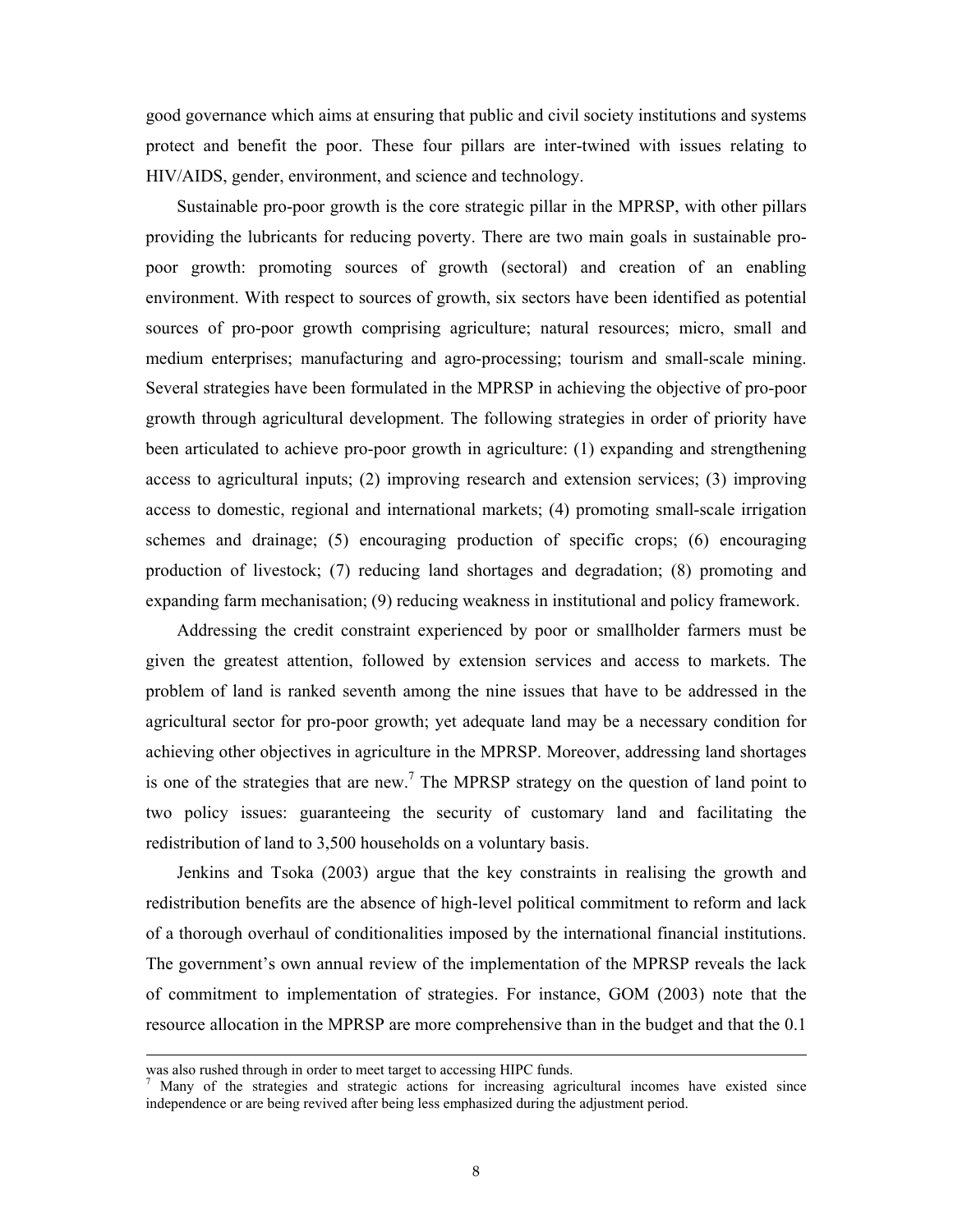percent growth due to the implementation of the strategy has not come from sectors that are pro-poor. In addition, the allocation of resources to pro-poor activities in the budget does not reflect the priorities articulated in the MPRSP. For instance, improving agricultural production through research and extension services is ranked second in the MPRSP while small scale irrigation scheme is ranked fourth, yet in the 2002/03 budget these activities got 36 percent and 170 percent of their MPRSP allocations in the budget (GOM, 2003).

# *2.4 Land, Growth and Poverty Reduction: Is there a Link?*

There is growing realization that growth is a necessary but not a sufficient condition for poverty reduction. While the bulk of evidence suggests that the higher the growth rates, on average the more the incidence of poverty falls. However, as the World Bank (2001) notes, the patterns of growth, the changes in the distribution of income and resulting opportunities and the rates of poverty distribution are a result of a complex interaction among the policies, institutions, history and geography of countries. Thus, countries that achieve the same growth rate are unlikely to reduce poverty in the same manner. The extent to which a given rate of growth translate into poverty reduction will depend on how distribution of income changes with growth and on initial inequalities in incomes, assets and access to opportunities that allow poor people to participate in generating growth (World Bank, 2001). Thus, for growth to have some meaningful impact on poverty, that growth must occur in sectors in which a large proportion of the poor derive their livelihood. However, Bigsten and Shimeles (2003) assert that the direction of causality of growth-income distribution-poverty relationship is still very unclear in theory as well as in empirical studies.

There are several studies that have examined what determine inequality in Africa and other developing countries. Bigsten and Shimeles (2003) note that inequality in Africa is quite high due partly to the underlying distribution of assets particularly land, physical and human capital. Ravallion and Datt (2002) in a study of growth and poverty in India find that initial inequality in interaction with literacy, farm productivity and asset distribution affects the relationship between growth and poverty. Bigsten et al. (2003) using panel data find land ownership, education, type of crops, dependency and location to be important determinants of poverty in Ethiopia. In addition, Bigsten et al. (2003) find that the production of a nontraditional export crop increased households' per capita expenditure and reduced the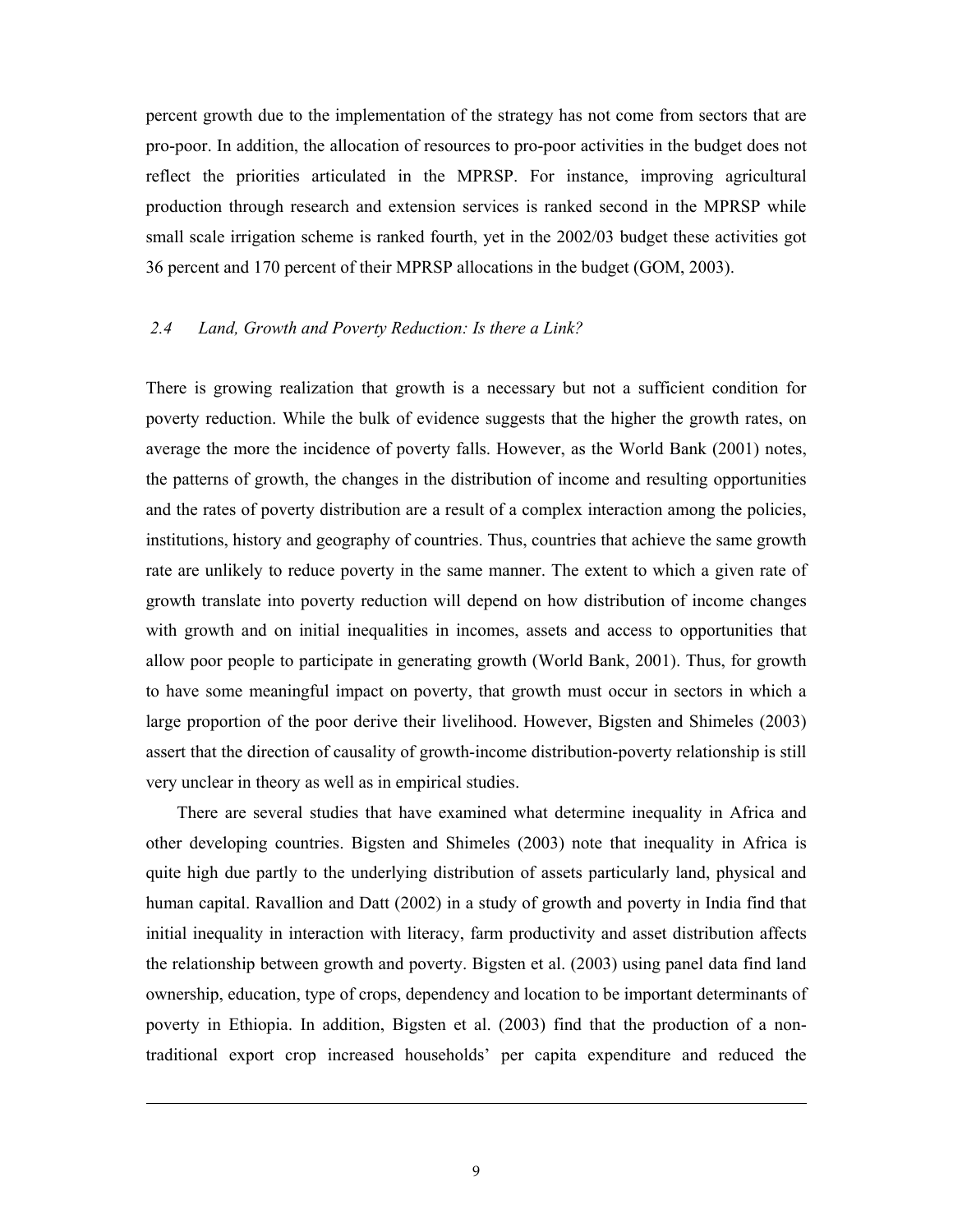probability of falling into poverty or of being chronically poor and increased the chance of escaping poverty. The poverty studies in Malawi also show that the main determinants of poverty are education, occupation, per capita land, type of crops, diversification out of maize and tobacco, participation in public works programs and paid employment opportunities (NEC, NSO and IFPRI, 2001; Mukherjee and Benson, 2003). Mukherjee and Benson (2003) find that increasing cultivated area per capita increases per capita consumption by  $13 - 17$ percent.

The various studies on determinants of poverty in developing countries that are dependent on agriculture find land as one of the important variables in explaining the welfare of the population. Access to land will lead to both increase in growth and reduction in poverty. For instance, the redistribution of land is likely to lead to derived demand for agricultural inputs such as fertilizers and improved seeds varieties, and addressing the land question may be critical in translating growth to poverty reduction. As Bigsten and Shimeles (2003), Ravallion and Datt (2002) argue, redistribution of land can ease the credit constraint poor farmers experienced, such that where land rights are well-defined farmers can use their land as collateral in formal credit. Furthermore, land reforms and redistribution will enable the poor to diversify into non-traditional cash crop production. World Bank (2001) notes that the main engine for poverty reduction in Vietnam was the land reform policy. This created opportunities for poor people to improve their lives and livelihoods.

# **3. Data Sources and Econometric Specifications**

### *3.1 Data Sources*

Data used in the study comes from two sources. Panel data is generated from two household surveys in 1998 and 2002. The first panel comes from household survey done in 1998 by the National Statistical Office (NSO) in the Integrated Household Survey (IHS). The second panel comes from the Complementary Panel Study (CPS), done in 2002 by Centre for Social Research (CSR). The households in the CPS are a sub-sample of the households drawn in the IHS. Both surveys collected data on the demographic characteristics of households, education, health status, own production, income and expenditure and employment. We obtained a usable sample of a matched panel of 349 rural households from 13 districts.

## *3.2 Econometric Specification and Choice of Variables*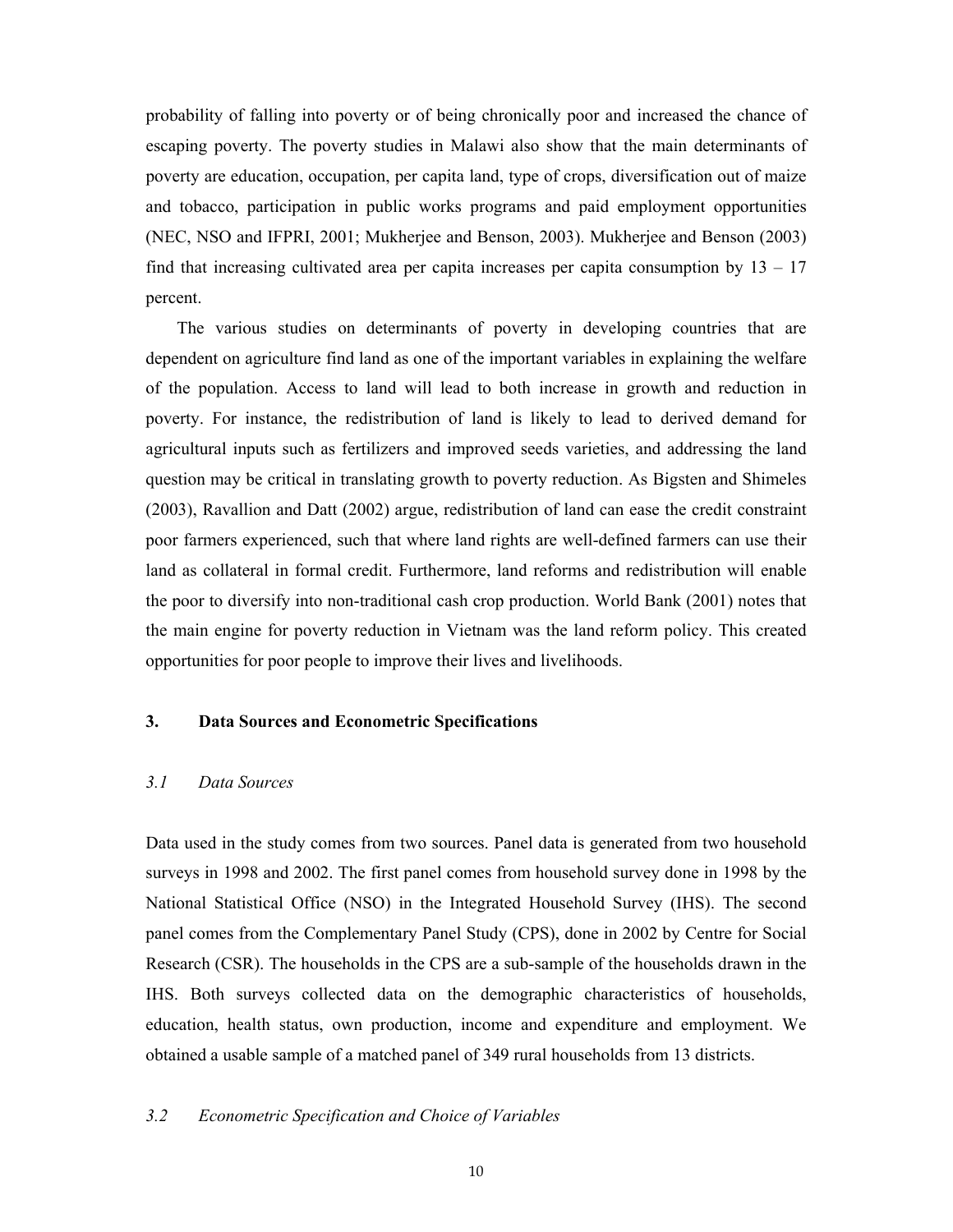Our approach is to study the probability of being poor in 2002 and changes in the poverty status conditional on the household demographic and economic characteristics observed in 1998. First, using initial conditions and changes in other variables, we explore the determinants of poverty in 2002 using the following probit regression model:

$$
P2002_i = \alpha + \beta X_i + \gamma Y_i + \lambda Z_i + \mu \tag{1}
$$

where  $P2002$  is the poverty outcome dummy variable that takes the value of 1 if the household was poor in 2002 and value of 0 if the household was non-poor in 2002;  $X_i$  is the vector of agricultural variables including household land size holdings, cultivation of cash crops and ownership of livestock; *Yi* is a vector of household characteristics in 1998 or average of 1998 and 2002 variables including headship of household, human capital, household size, age of household head and health status of household head; *Z <sup>i</sup>* is a vector representing non-farm income generating activities including ownership on a non-farm business enterprise in 1998 and whether the household head in salaried employment in 2002 and  $\mu$  is the error term.

Secondly, we explore the importance of land and initial factors in explaining households' transition out of and into poverty and those that remain poor and non-poor. We have four types of chances in the poverty status. Some households succeed in escaping poverty and the change in poverty is -1 and others fall into poverty and the change in poverty status is 1. Those whose poverty status did not change had a poverty status change of zero, but we distinguished between those that remained in poverty and those that remained non-poor. The following regression model is estimated:

$$
\Delta P_i = \alpha + \beta X_i + \gamma Y_i + \lambda Z_i + \mu \tag{2}
$$

where  $\Delta P_i$  is the change in the poverty status between 1998 and 2002, and the other variables are as defined earlier. We follow the procedure by Bigsten et al. (2003) in which we examine conditional probabilities of households falling into and escaping poverty for those who were non-poor and poor in 1998, respectively; and multinomial logit model on those that remained poor and non-poor with those that changed their poverty status as a base category.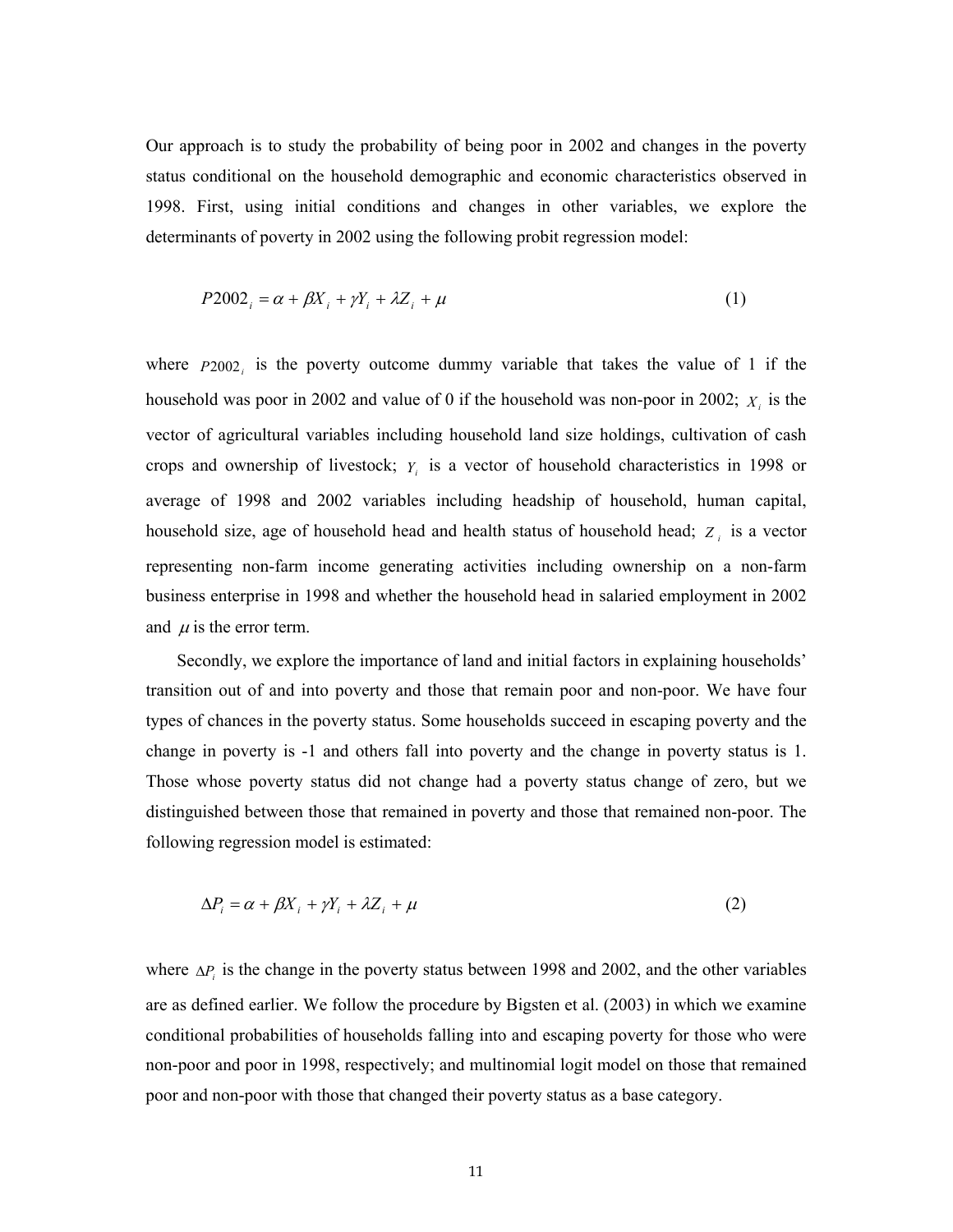# *3.2.1 Definition and Measurement of Variables*

The dependent variables in the poverty models are the poverty status and changes in the poverty status between 1998 and 2002. The poverty status was derived from consumption expenditure data, with those that had household per capita expenditure per day less than the poverty line of MK10.47 at 1998 prices were categorised as poor in both 1998 and 2002.<sup>8</sup> The poor are represented by a dummy variable equal to 1, otherwise equal to zero.

We turn to the independent variables included in the poverty models. Two agricultural variables are included in the model: the average land holding of the household in 1998 and 2002 in hectares, a dummy variable capturing whether the household cultivated cash crop in 1998 and a household owning livestock in 1998. Land holding size, cultivation of cash crops and livestock ownership are expected to reduce the probability of being poor or increase the probability of escaping poverty.

The variable representing initial household characteristics in the model include headship of the household, age of the household head in years, education of the household head, health status of household head and average household size. Headship of household is represented by a dummy variable that takes the value of 1 if male-headed and zero, otherwise. The education of the household head is a categorical variable of different education classes: 0 – never attended school; 1 – completed early primary school standards I – IV); 2 – completed late primary school (standards  $V - VIII$ ); 3 – completed junior secondary school (Junior Certificate of Education); 4 – completed senior secondary school (Malawi School Certificate of Education). We expect education level to reduce poverty and increase the probability of escaping poverty. The health status of the household head is captured by a dummy variable equal to 1 if the household head was ill in the past two weeks before the survey, otherwise equal to zero. Illness reduces the ability of the household to generate income for the household and we expect a positive relationship between the probability of being poor and illness.

Two non-farm income generating activities are included in the poverty model to capture the impact of non-agricultural activities. First, ownership of a non-farm business enterprise is captured by a dummy variable equal to 1 if the household operated non-farm business enterprise in 1998, otherwise equal to zero. Secondly, household heads in salaried

<sup>&</sup>lt;sup>8</sup> Real expenditure figures for 2002 obtained by deflating nominal figures by the consumer price index (CPI).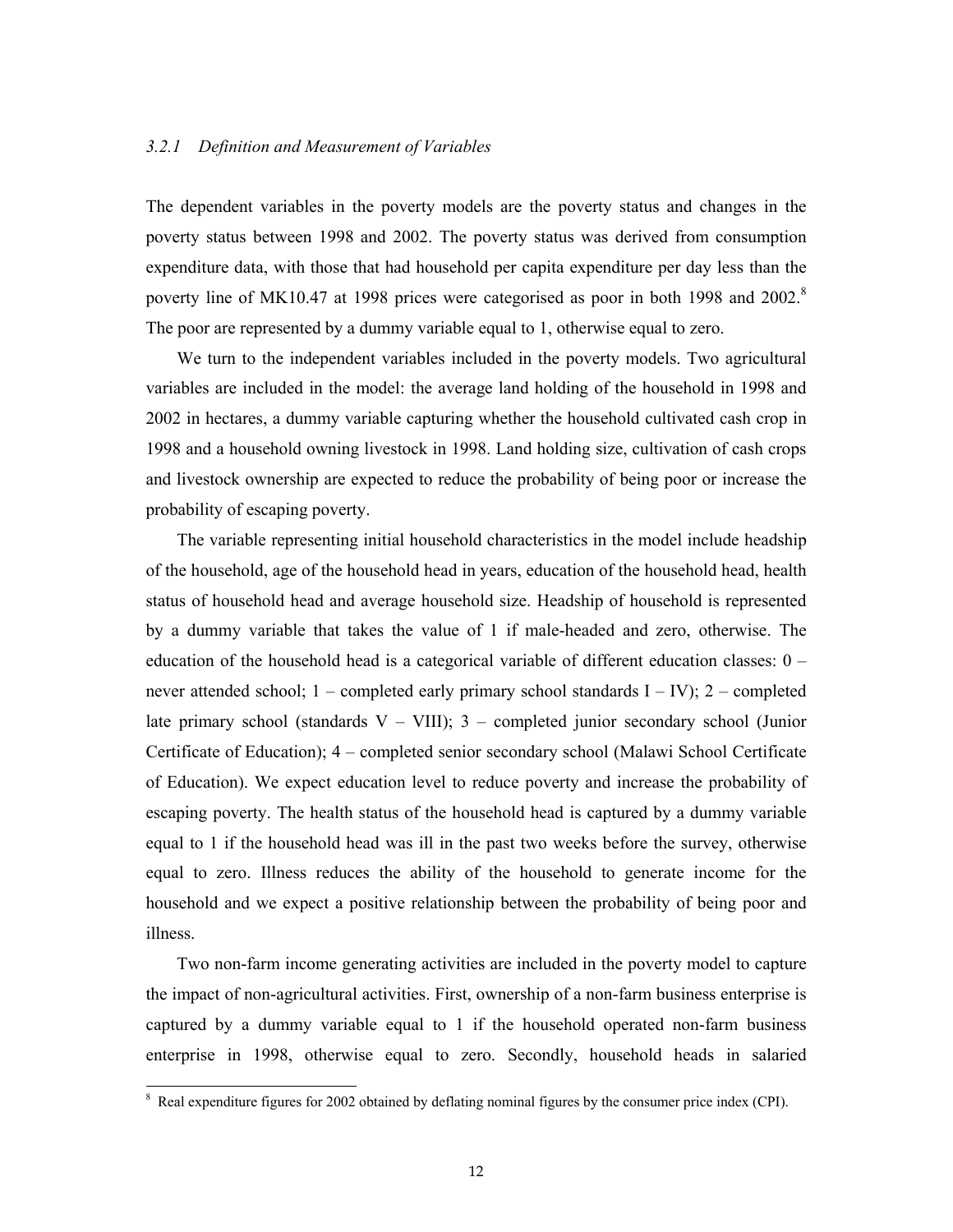employment have more stable income sources and are likely to escape poverty. The impact of salaried employment is represented by a dummy variable equal to 1 if the household head was in salaried employment in 2002, otherwise equal to zero.

Table 1 presents descriptive statistics of the data used in the models. The data show that 80 percent of the sample households in the panel were poor in 1998 but poverty head count increased to 91 percent in 2002. Only 3.4 percent escaped poverty, 15.2 percent fell into poverty, 76.2 percent remained poor and 5.2 percent remained non-poor in the two periods. The average household size is 5.16 and 36 percent of household heads were reported ill in 1998. Most of the households were male-headed households (79.4 percent) and only 10.6 percent of household heads were in salaried employment in the 2002 survey. The average land size of the households is 1.54 hectares.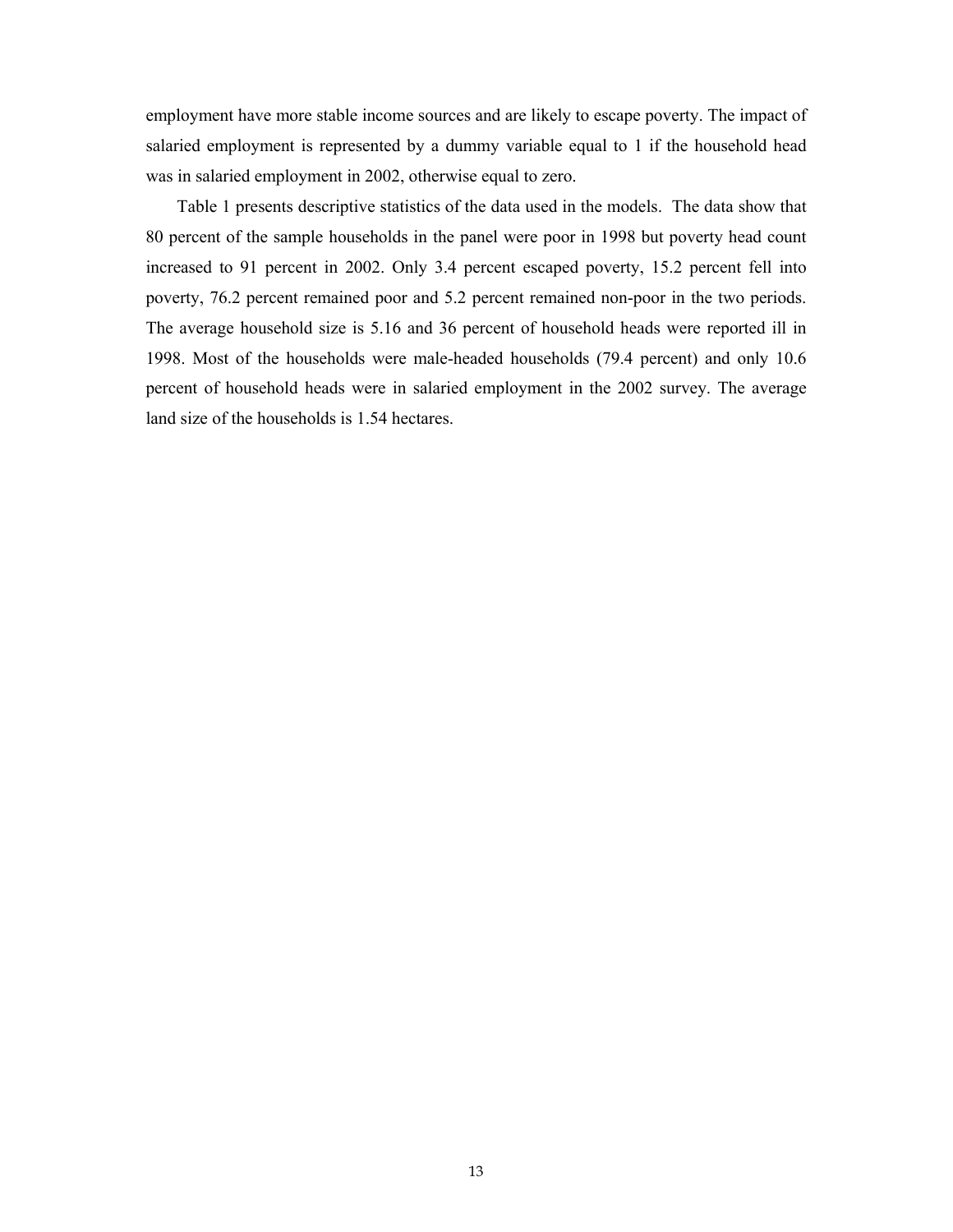| Variable                          | Mean    | S.D    | Min      | Max |
|-----------------------------------|---------|--------|----------|-----|
| Household was poor in 2002        | 0.9140  | 0.2807 | 0        |     |
| Escaping poverty                  | 0.0344  | 0.1825 | 0        |     |
| Falling into poverty              | 0.1519  | 0.3594 | 0        |     |
| Remaining poor                    | 0.7622  | 0.4264 | 0        |     |
| Remaining non-poor                | 0.0516  | 0.2215 | 0        |     |
| Male-headed household in 1998     | 0.7937  | 0.4052 | 0        |     |
| Age of HH in 1998                 | 44.1404 | 15.699 | 20       | 95  |
| Education of HH in 1998           | 1.3123  | 1.0841 | $\theta$ | 5   |
| HH was ill in 1998                | 0.3610  | 0.4810 | 0        |     |
| HH in salaried employment in 2002 | 0.1060  | 0.3083 | 0        |     |
| Mean household size               | 5.1605  | 2.1864 | 0        | 15  |
| Squared average household size    | 31.3969 | 25.893 | 0        | 225 |
| Household grew cash crop in 1998  | 0.2407  | 0.4281 | 0        |     |
| Mean household land size          | 1.5421  | 1.1678 | $\theta$ | 6.7 |
| Household had livestock in 1998   | 0.2321  | 0.4228 | 0        |     |
| Household had business in 1998    | 0.2779  | 0.4486 | 0        |     |
| Household was poor in 1998        | 0.7966  | 0.4031 | 0        |     |
| Sample Size                       | 349     |        |          |     |

**Table 1. Descriptive statistics of variables** 

#### **4. Land Holdings and Poverty Reduction: Empirical Results**

The importance of land in poverty reduction through agricultural growth is revealed in the poverty change regression results. Table 2 shows the marginal effects of initial conditions on household poverty in 2002 in Malawi. The results show that households with large mean land sizes were unlikely to be poor in 2002 and a unit increase in land would lead to a 1.8 percent reduction in the probability of being poor. The importance of human capital is reflected by the significant negative relationship between the education of the household head and poverty status in 2002. The marginal effects on education show that households with more educated heads had 2.7 percent smaller probability of being poor. Household's head ill-health in 1998 is significantly associated with poverty with 3.8 percent higher probability of being poor. Household head that were in salaried employment had a 14.2 percent better chance of being non-poor in 2002. Household size is also positively and significantly associated with poverty, suggesting the potential negative effect of the dependency burden on poverty. Households that were poor in 1992 had an 8.9 percent higher chance of being poor in 2002.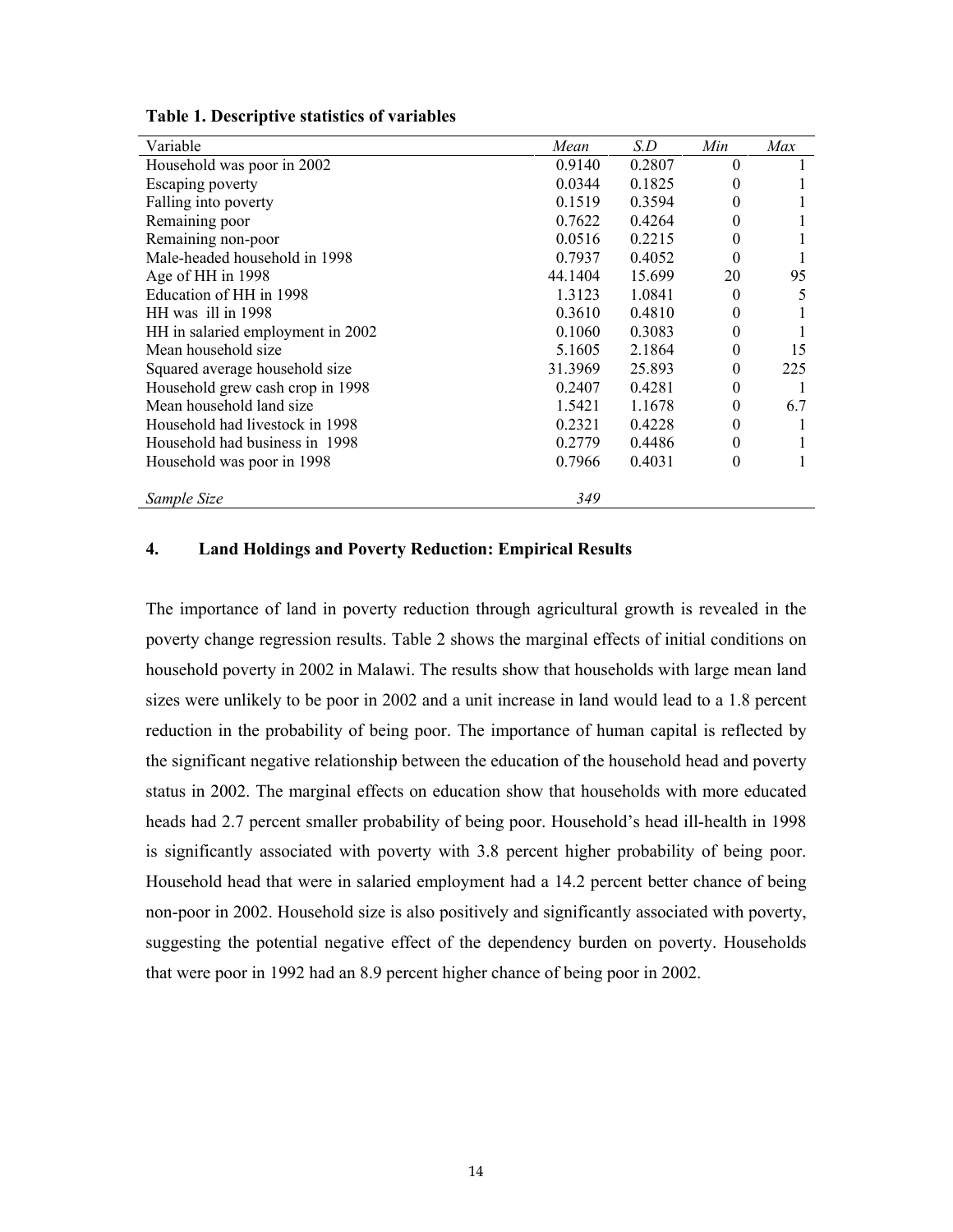| Variable                                       | dF/dx      | S.E    |
|------------------------------------------------|------------|--------|
| Male-headed household in 1998 <sup>*</sup>     | 0.03726    | 0.0371 |
| Age of HH in 1998                              | $-0.00041$ | 0.0006 |
| Education of HH in 1998 <sup>+</sup>           | $-0.02698$ | 0.0094 |
| HH was ill in $1998$ <sup>*</sup>              | 0.03750    | 0.0179 |
| HH in salaried employment in 2002 <sup>*</sup> | $-0.14235$ | 0.0716 |
| Mean household size                            | 0.04165    | 0.0127 |
| Squared average household size                 | $-0.00245$ | 0.0010 |
| Household grew cash crop in 1998 <sup>*</sup>  | $-0.00816$ | 0.0263 |
| Mean household land size                       | $-0.01832$ | 0.0075 |
| Household had livestock in 1998 <sup>*</sup>   | $-0.00310$ | 0.0216 |
| Household had business in 1998 <sup>*</sup>    | $-0.00670$ | 0.0213 |
| Household was poor in 1998                     | 0.08862    | 0.0395 |
| Number of observations                         | 349        |        |
| Wald chi-squared                               | 49.82      |        |
| $Prob > chi-squared$                           | 0.0000     |        |
| Pseudo $R^2$                                   | 0.2843     |        |

**Table 2. Marginal effects at means from probit estimates of determinants of poverty among rural households in 2002** 

 $* = dF/dx$  is for discrete change of the dummy variable from 0 to 1;  $+$  = categorical variable; variables significant at 5% are given in bold.

We turn to the results on the factors that made household escape poverty given that they were poor in 1998 and fall into poverty given that they were non-poor in 1998. Table 3 presents the marginal effects of factors associated with positive and negative changes in poverty status. The signs of most of the coefficients in the 'out of poverty' model have opposite signs in the 'into poverty' model as expected. The main variable in the model, mean household land size is only statistically significant among household that fell into poverty and show that those with larger land sizes had a 9.0 percent smaller probability of falling into poverty. The education variable is also statistically significant in the 'into poverty' model, with household heads with higher education having a 26.4 percent smaller probability of falling into poverty. Household with a household head who was ill in 1998 had a 2.3 percent of smaller chance of escaping from poverty and a 15.9 percent greater chance of falling into poverty. The employment status of the household head only significantly affected the probability of escaping poverty. The results show household heads in salaried employment increase the chance of escaping poverty by 12.8 percent. The results also show that larger households reduce the probability of escaping poverty although such a relationship is nonlinear.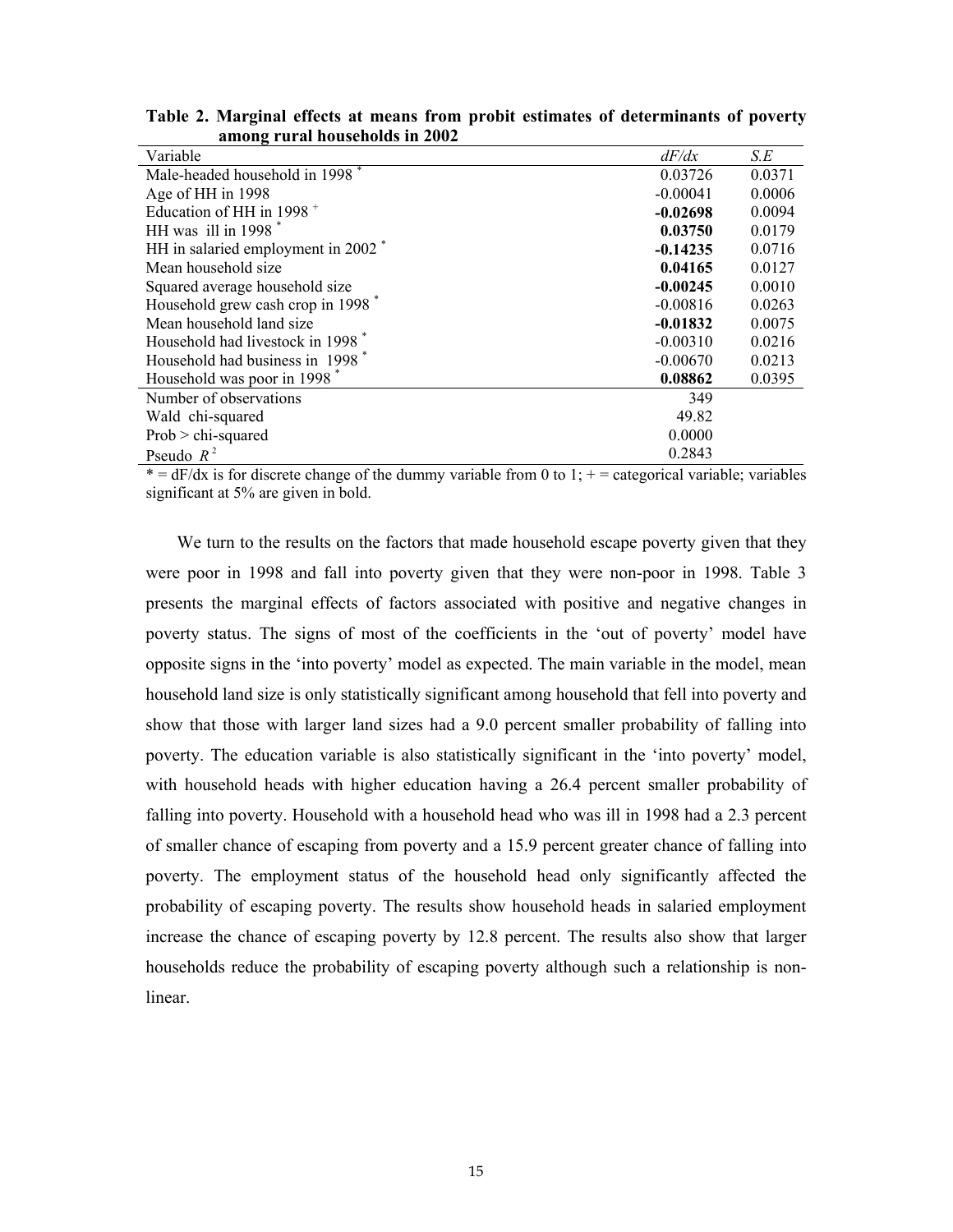| Variables                                      | Out of Poverty |        | <b>Into Poverty</b> |        |
|------------------------------------------------|----------------|--------|---------------------|--------|
|                                                | dF/dx          | S.E    | dF/dx               | S.E    |
| Male-headed household in 1998                  | 0.00668        | 0.0153 | 0.68187             | 0.1726 |
| Age of HH in 1998                              | 0.00029        | 0.0005 | $-0.00606$          | 0.0030 |
| Education of HH in 1998 $^+$                   | 0.00422        | 0.0070 | $-0.26418$          | 0.0705 |
| HH was ill in $1998$ <sup>*</sup>              | $-0.02695$     | 0.0155 | 0.15935             | 0.0757 |
| HH in salaried employment in 2002 <sup>*</sup> | 0.12789        | 0.0587 | 0.09401             | 0.0730 |
| Mean household size                            | $-0.02607$     | 0.0092 | 0.10993             | 0.0749 |
| Squared average household size                 | 0.00159        | 0.0007 | $-0.00396$          | 0.0065 |
| Household grew cash crop in 1998 <sup>*</sup>  | $-0.00645$     | 0.0221 | $-0.05367$          | 0.1067 |
| Mean household land size                       | 0.00732        | 0.0063 | $-0.08995$          | 0.0317 |
| Household had livestock in 1998 <sup>*</sup>   | $-0.01105$     | 0.0173 | $-0.07769$          | 0.0925 |
| Household had business in 1998 <sup>*</sup>    | 0.00285        | 0.0163 | 0.03857             | 0.0950 |
| Number of observations                         | 278            |        | 71                  |        |
| Wald chi-squared                               | 42.67          |        | 23.86               |        |
| $Prob > chi-squared$                           | 0.0000         |        | 0.0133              |        |
| Pseudo $R^2$                                   | 0.2115         |        | 0.4099              |        |

**Table 3. Marginal effects at means from probit estimates for rural households moving out of and falling into poverty, 1998 - 2002** 

 $* = dF/dx$  is for discrete change of the dummy variable from 0 to 1;  $+$  = categorical variable; variables significant at 5% are given in bold.

The multinomial logit regression results for no change in the poverty status are presented in Table 4. The base category is for those households that changed their poverty status (those that escaped from and fell into poverty). The marginal effects on the 'remaining non-poor' model were not statistically significant although some of the parameters in the underlying regression were statistically significant. Focusing on the results of those that remained in poverty, the results show that the probability of remaining in poverty falls among maleheaded households, with higher education, with being in salaried employment, with the cultivation of cash crops and with ownership of livestock but increases with household heads' illness and household size. The results also show that the marginal impact of salaried employment is larger than any other variable and reduces the likelihood of remaining in poverty by 12 percent. Land size is not directly reducing the probability of remaining in poverty, but show indirect impact through cultivation of cash crops.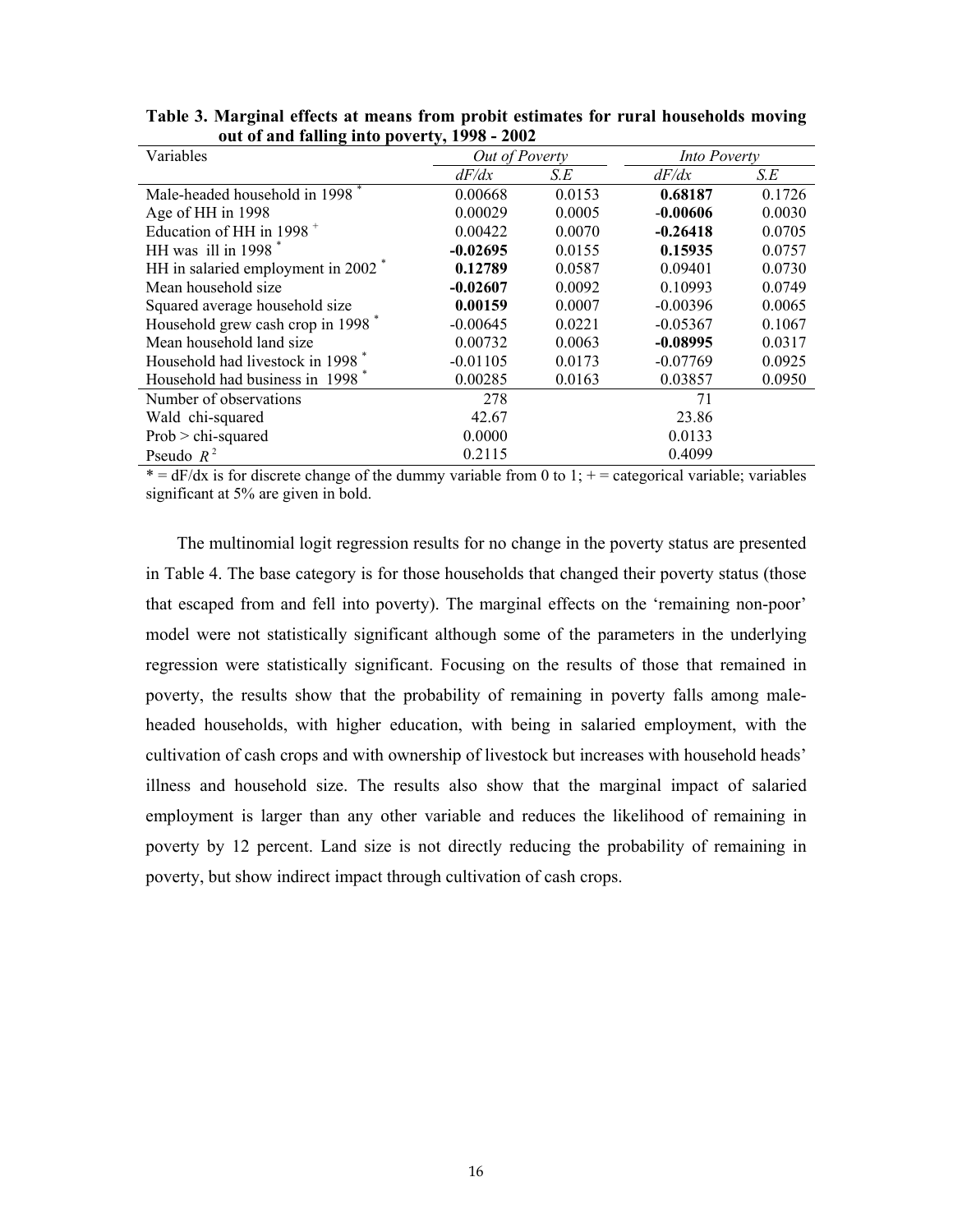| Variables                                      | Remaining Non-poor |                  | Remaining Poor |                       |  |  |  |
|------------------------------------------------|--------------------|------------------|----------------|-----------------------|--|--|--|
|                                                | dF/dx              | S.E              | dF/dx          | S.E                   |  |  |  |
| Male-headed household in 1998                  | $-0.01666$         | $0.0123^{\circ}$ | $-0.12473$     | $0.0415^a$            |  |  |  |
| Age of HH in 1998                              | 0.00014            | 0.0001           | $-0.00051$     | 0.0014                |  |  |  |
| Education of HH in 1998 <sup>+</sup>           | 0.01001            | $0.0068^{\circ}$ | $-0.05538$     | $0.0217^a$            |  |  |  |
| HH was ill in $1998$ <sup>*</sup>              | $-0.00622$         | 0.0046           | 0.08733        | $0.0389^{a}$          |  |  |  |
| HH in salaried employment in 2002 <sup>*</sup> | 0.00301            | 0.0065           | $-0.13194$     | $0.0790$ <sup>a</sup> |  |  |  |
| Mean household size                            | $-0.00799$         | $0.0052^{\circ}$ | 0.12161        | $0.0303^{b}$          |  |  |  |
| Squared average household size                 | 0.00039            | 0.0003           | $-0.00546$     | $0.0024$ <sup>a</sup> |  |  |  |
| Household grew cash crop in 1998 <sup>*</sup>  | 0.01487            | 0.0115           | $-0.11461$     | $0.0618^{b}$          |  |  |  |
| Mean household land size                       | 0.00286            | $0.0019^{\circ}$ | $-0.02243$     | 0.0169                |  |  |  |
| Household had livestock in 1998 <sup>*</sup>   | 0.01477            | 0.0098           | $-0.11237$     | $0.0581^{b}$          |  |  |  |
| Household had business in 1998 <sup>*</sup>    | $-0.00030$         | 0.0029           | $-0.05990$     | 0.0486                |  |  |  |
| Number of observations                         |                    |                  | 349            |                       |  |  |  |
| Wald chi-squared                               |                    |                  | 69.83          |                       |  |  |  |
| $Prob > chi-squared$                           |                    |                  | 0.0000         |                       |  |  |  |
| Pseudo $R^2$                                   |                    |                  | 0.2385         |                       |  |  |  |
|                                                |                    |                  |                |                       |  |  |  |

**Table 4. Marginal effects at means from multinomial logit estimates for rural households remaining non-poor and poor, 1998 - 2002** 

 $* = dF/dx$  is for discrete change of the dummy variable from 0 to 1;  $+ =$  categorical variable; variables significant at 5% and 10% are in bold and denoted by superscripts *a* and *b*, respectively. Superscript *c* denotes variables that were significant at 5% in the underlying equation but not significant in the marginal effects.

Overall, the results show that initial conditions are important in explaining poverty but household land size holding contribute marginally to reducing the probability of being poor. The analysis of changes in poverty, however, shows that land size holdings is only important for non-poor households as it reduces the probability of falling into poverty or increasing the probability of remaining non-poor. While the coefficients of land size have the expected signs in the models focusing on those escaping poverty or those remaining poor, they are statistically insignificant. The insignificance of land size in the 'out of poverty' and 'remaining poor' models is rather surprising given that the data show considerable upward movement in land holdings. Our sample of 349 households show that only 15.2 percent of households in 1998 had land of more than equal to 1.5 hectares, but the share of households with the same land size increased to 73.6 percent. This suggests that although there were upward movements in households' land holding sizes, productivity was possibly low.<sup>9</sup> One other reason for the insignificance of land size holding in the 'remaining poor' and 'out of poverty' models could be the fact that the poor have small land holdings and this perpetuates their remaining in poverty or those that gained some land such acquisition were marginal to take them out of poverty.

One interesting result, which is usually ignored in poverty studies, is the fact that being

 $9$ <sup>9</sup> The data in 2002 should be interpreted with caution because the 2001/2002 agricultural season was a drought year, thereby reducing the potential impact of land through agricultural production on poverty reduction.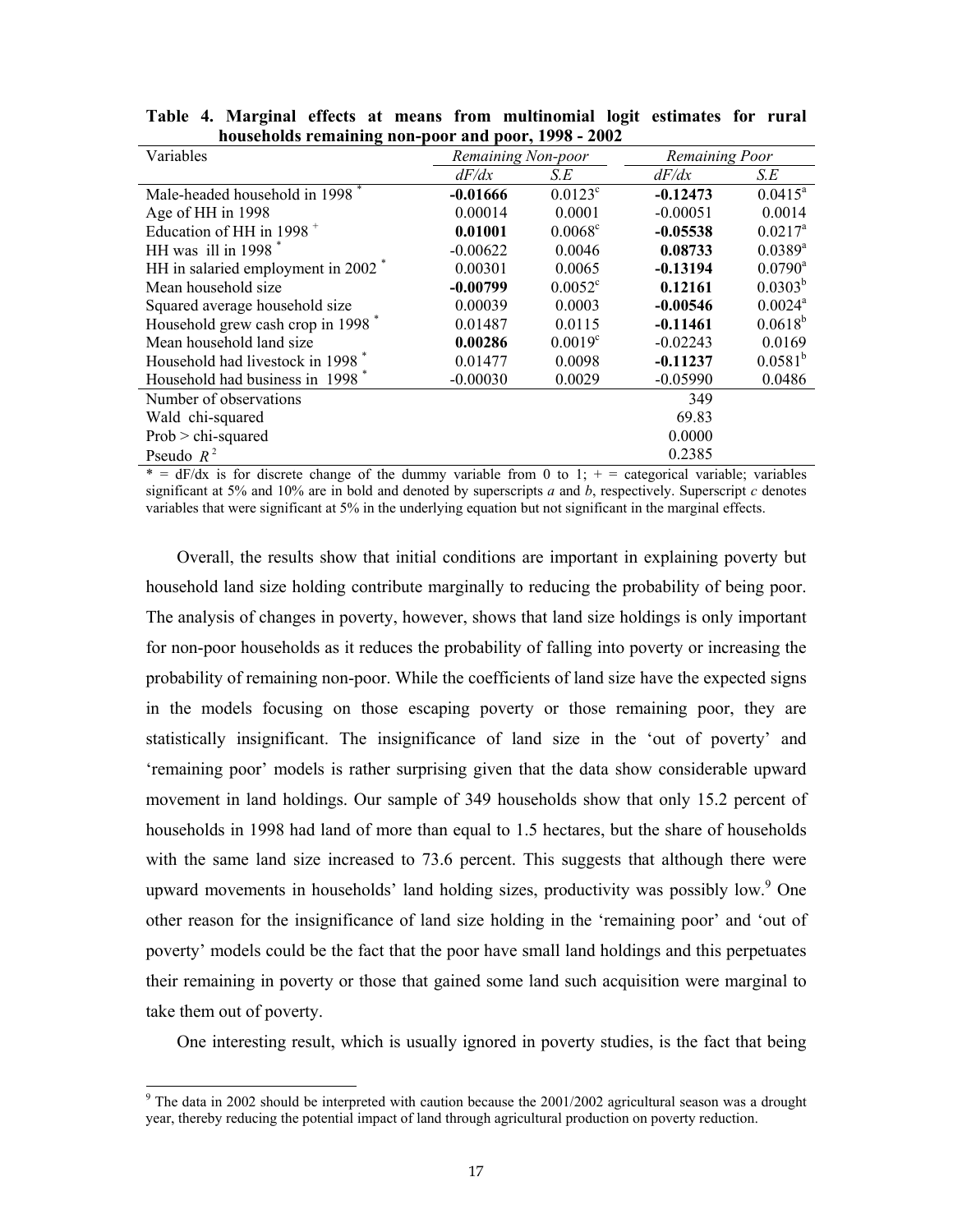in salaried employment has the largest marginal impact on poverty compared to household land sizes. The employment status of the household head reduces the probability of being poor, increases the probability of escaping poverty and reduces the probability of remaining poor. The marginal impact of the household head being in salaried employment is higher than any other variable in these models. This result is consistent with the findings by Mukherjee and Benson (2003) in which the effect of per capita land holding on per capita expenditure were smaller than the effects of participation in a public works employment programme (a safety net based on salaried employment).

As has been the case in other empirical studies, human capital variables such as education and health status play an important role in poverty reduction. There is consistent evidence that illness of the household head increases the probability of being poor, reduces the probability of escaping poverty, increases the probability of falling into poverty and increases the chance of remaining poor. Similarly, education of the household head reduces the chance of being poor, reduces the probability of falling into poverty, increases the probability of remaining non-poor and reduces the probability of remaining poor.

#### **5. Is Land Redistribution a Feasible Option in Malawi?**

The importance of land in agricultural based economies cannot be understated. In Malawi, previous poverty studies (NEC et al., 2001; Mukherjee and Benson, 2003) and our results shows that access to land is an important variable in poverty. Given that the land markets are underdeveloped and the fact that most land is under customary tenure, it can be argued that access to land affects poverty through growth in agricultural production.<sup>10</sup> Land in Malawi is a critical resource for most rural households, but its distribution is not equitable. The average per capita cultivated land area is 0.22 hectares, with the ultra-poor holding 0.16 hectare per capita and the non-poor holding 0.28 hectares per capita (NSO, 2002). NSO (2002) also finds that mean production of maize (main staple crop) per capita was 48.5 kilograms for the ultrapoor, 63.3 kilograms for the poor and 115.8 kilograms for the non-poor. According to World Bank (2003b) about 1.8 to 2.0 million smallholder farmers cultivate on average 1 hectare of land compared with 30,000 estates cultivating 1.1 million hectares with an average landholding of between 10 to 500 hectares. Other studies estimate that about 3 percent of households (about 75,000 households) were landless in 1998 (Bosworth, 1998).

 $10\,$ 10 In countries with developed land markets other channels such as land rentals through which land affects poverty are plausible (World Bank, 2003a).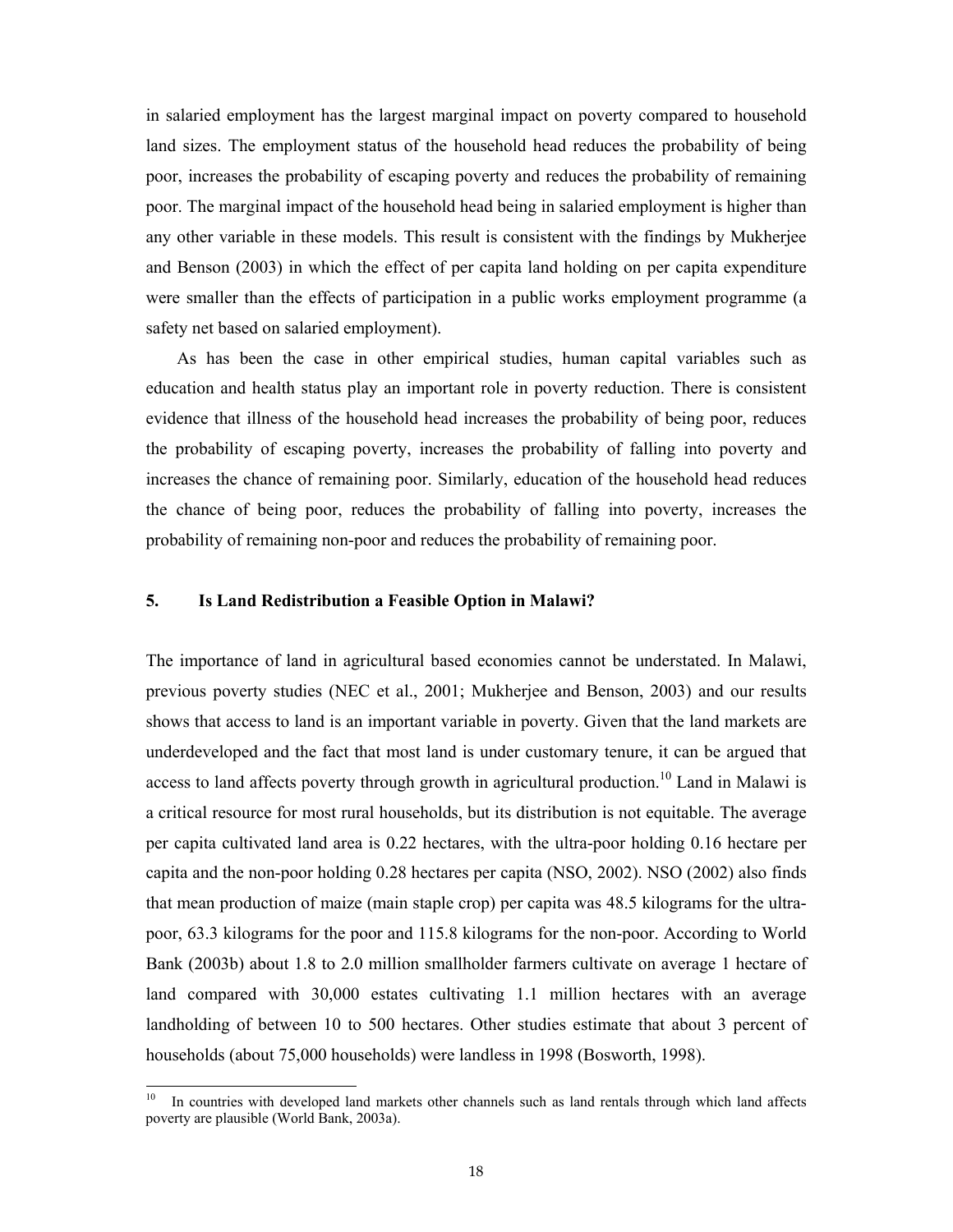Most land under smallholder cultivation in Malawi falls under customary tenure, and it is estimated that about two-thirds of the country's total land is under customary tenure.<sup>11</sup> Customary land which is under the traditional authority administration has come under pressure through subdivision among family members with increases in the population, with the average household land holding declining from 1.5 hectares in 1969 to 0.80 hectares in 2000 (GOM, 2001). Recent studies also find that the frontiers of land available for allocation from the traditional chiefs have declined and most land is inherited from parents (Bosworth, 1998; Chirwa et al., 2003). Since property rights are not well defined in traditional land ownership systems, literature suggests that traditional land ownership systems usually make land insecure and provide disincentives to investments. However, studies in Malawi show that even under the existing customary land tenure system land is secure and there is no evidence that customary tenure create disincentives to investment (Place and Otsuka, 2001; Chirwa et al., 2003; BDPA, 1998).<sup>12</sup>

The MPRSP identifies two ways in which the problem of small land holdings among smallholder farmers can be addressed: ensuring security of tenure and distributing land to the landless. Ensuring security of tenure will help in developing the land market in Malawi, which will have implications of poverty reduction – such as facilitating access to financial or physical capital and rent or sales. Since empirical studies suggest that customary land is secure land redistribution may have greater immediate impact on growth and poverty reduction, than formalization of the security of tenure of customary land as stipulated in the Malawi National Land Policy.<sup>13</sup> However, given the diminishing per capita land sizes among the smallholder farmers which partly result from family subdivision of household land, it is likely that access to land will constrain the effectiveness of pro-poor policies in agriculture in Malawi. The MPRSP set a target of redistributing 14,000 hectares of land to 3,500 households on voluntary basis. The question that arises is whether a land reform program that increases access to land of the landless or near landless is feasible? In addition, what are the implications of land reforms and how best should be implemented to minimize disruption to productivity and social problems?

<sup>&</sup>lt;sup>11</sup> The Land Act of 1965 recognizes three tenure regimes: customary, freehold and leasehold tenure.

<sup>&</sup>lt;sup>12</sup> Once customary land has been allocated to the family or lineage under the customary tenure such land is perceived as the property of the family in perpetuity (Bosworth, 1998).

<sup>13</sup> The Malawi Government is currently in the process of drafting a new Land Act in line with the Malawi National Land Policy, which among other things will provide a new legal framework for land reforms and administration of land matters.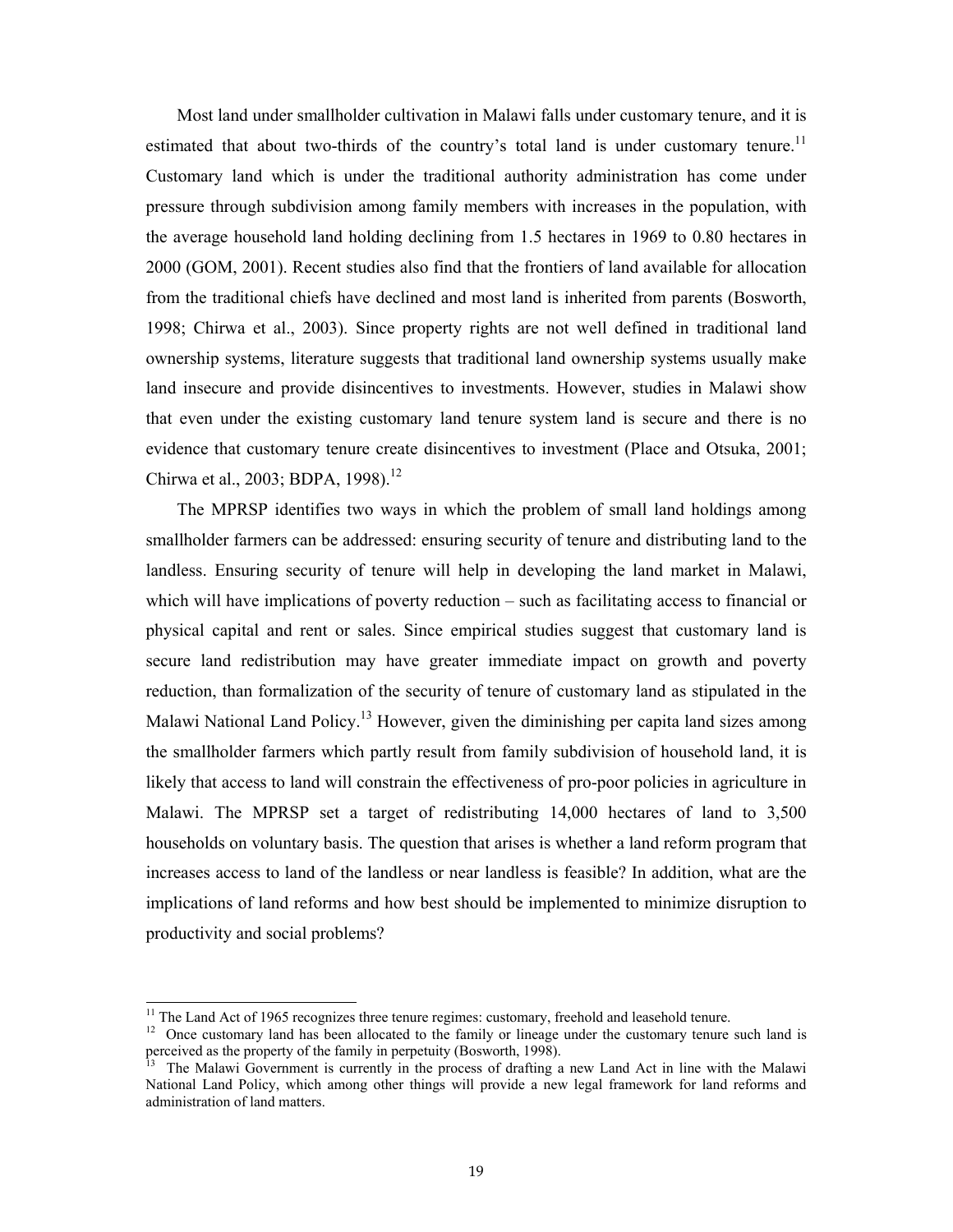# *5.1 Opportunities for Land Reform and Resettlement*

There are several opportunities for land redistribution on voluntary basis in Malawi. First, it is estimated that 2.6 million hectares of suitable agricultural land remain uncultivated (GOM, 2002c), but the landless do not have information on the availability of land and the resources that would enable them emigrate to such areas. Secondly, recent studies show that the changing economic environment and the decline in estate agriculture, particularly tobacco estates, offer some opportunity for the government to attend to the land problem in the smallholder agriculture sector. A survey of 34 probable abandoned estates confirmed that 17 were actually abandoned, 9 were dormant with owners intending to use them while 6 were being used and 2 had never been estates (Mapemba, 1997). The abandoned estates had a total area of 1,685 hectares while dormant estates covered a total area of 1,100 hectares. Estates occupy over 1 million hectares, but much of this land is being under-utilized partly due to poor management and competition from smallholder burley tobacco production leading to declining profitability of estate tobacco (World Bank, 2003b). There has also been an increase in the number of estates that are being offered for sale in the print media. For example, in one of the adverts in *The Nation* of 16 January 2004 five estates with a total of 972 hectares in the Central region were being offered for sale for a combined sum in excess of MK4.8 million (US\$0.044 million). The Ministry of Lands, Physical Planning and Surveys (MLPPS) expects that a good number of tobacco estates will be available for redistribution given the declining profitability of burley tobacco and has already identified between 17,000 to 25,000 hectares of land for acquisition.

Thirdly, most estate land, particularly for non-plantation agriculture is owned by Malawians, and problems of land reforms that ensued under a fast track land reform programme in neighbouring Zimbabwe due to ethnicity of commercial farm ownership structure may not be experienced in Malawi.<sup>14</sup>

Fourthly, the demand for a land redistribution and resettlement programme is high among smallholder farmers, landless and those who have some land. Using a sample the 827 smallholder farmers drawn from four districts in southern Malawi, 58 percent expressed willingness to participate in a land development programme that promise more land and more than 90 percent of those that are willing to participate were also willing to contribute towards

<sup>&</sup>lt;sup>14</sup> Waeterloos and Rutherford (2004) note that by 2000, the majority of the 15.5 million hectares of large scale commercial farms were owned by the minority white Zimbabweans and international companies.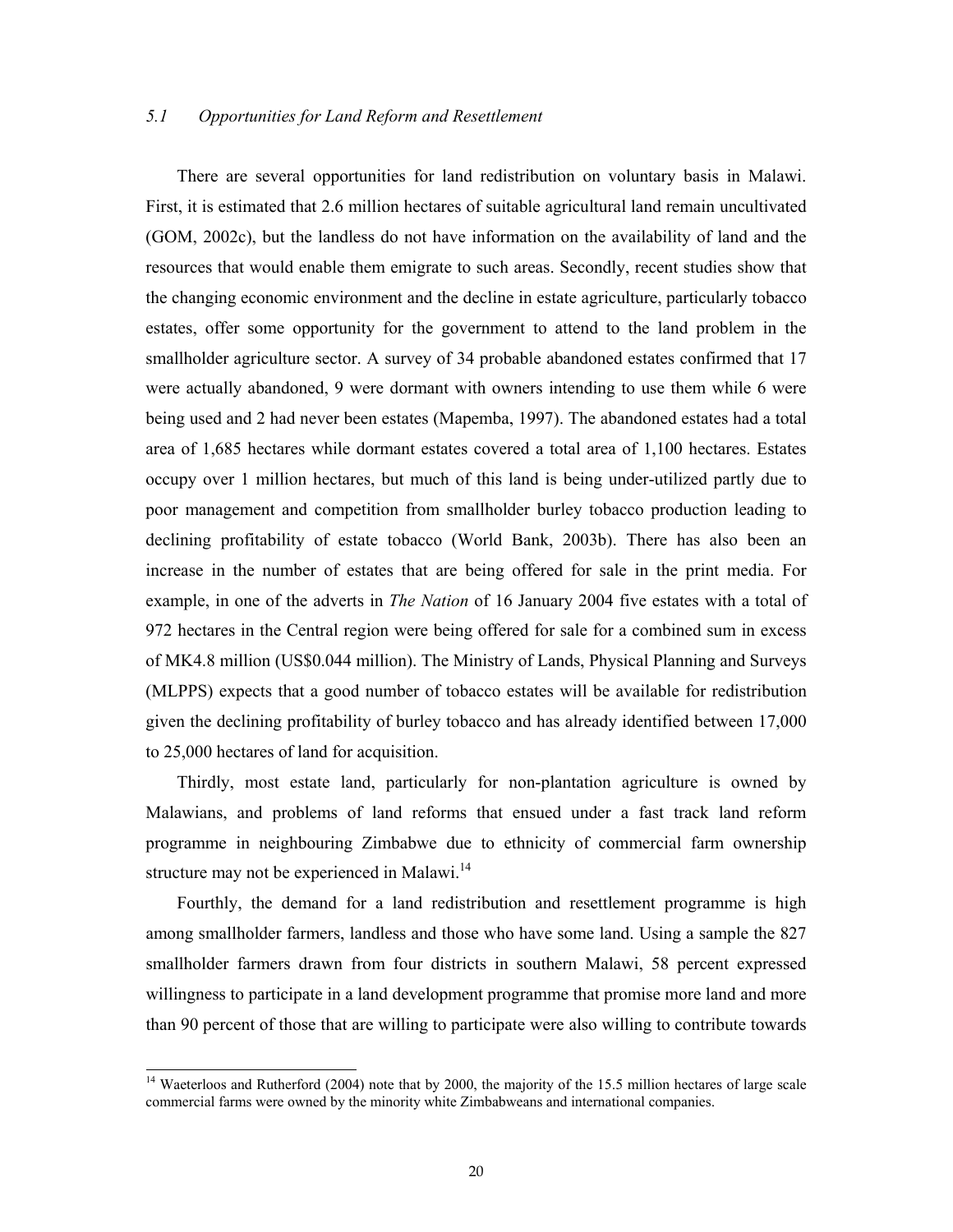community based investments, to adopt modern techniques of farming and willing to register and title their land (Chirwa et al., 2003).

# *5.2 Issues in the Land Reform and Resettlement Programme*

Although land reforms are one of the strategies in the MPRSP albeit ranked seventh in propoor agricultural strategies progress has been slow in implementation of land reforms. Two years after the MPRSP and the National Land Policy, the progress on land reforms has been dismal. The new Land Act that will provide the legal framework for land reforms and formalise the security of tenure of customary land is just being drafted. While the Ministry of Lands has identified estate land for acquisition, there are several issues that may impede the implementation of the land distribution policy in Malawi.

Firstly, the government is resource-constrained to implementation of the project and acquisition of land. The poor and landless households cannot afford to acquire land from private estate land owners that are offing it for sale without massive financial and organisational support from the government. Currently, the project is highly dependent on donor funding. The costs of preparing the project have been funded by the World Bank under the Project Preparation Facility and studies that e been completed have largely been funded by donors. Similarly, the funds for acquisition of land are expected to come from the World Bank and African Development Bank and the implementation of the land redistribution strategy will depend on availability of funds from donors. The government is providing resources for operating expenses but there is no provision in the government budget for the acquisition of land. According to GOM (2004), the government has purchased 17 estates, but only 450 farm families have been resettled on one of the estates.

Secondly, the demand for land among smallholder farmers is likely to be overwhelming against the limited supply of acquired land. This will raise the question of targeting of project areas and beneficiaries. Targeting of areas can be done using either the poverty maps based on the 1998 poverty data or population density information at traditional authority level (Benson, 2002). The areas with the highest poverty or the highest population density in rural areas should be targeted first.

With respect to beneficiary targeting the Ministry of Lands envisages a community based land reform programme in which eligible households self-select into groups of 20 farmers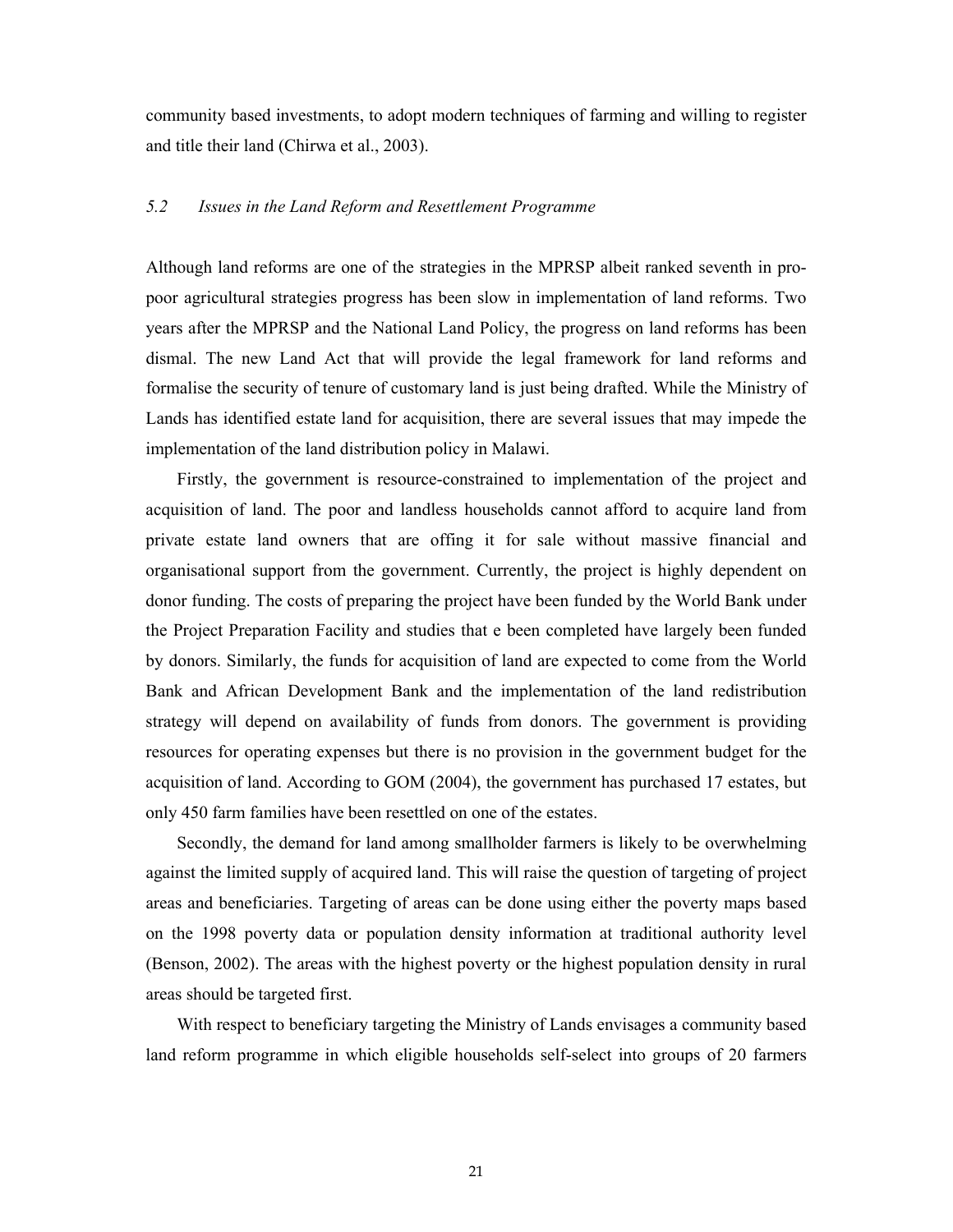and identify land for acquisition.<sup>15</sup> The proposed eligibility criteria for self-selecting households include landlessness, levels of income, ability to work in a group and those who are above the age of 18 years. The clubs will submit proposals to the local government (participating District Assembly through the District Development Committee) for land acquisition and funds will directly be paid to the seller. Once land has been acquired for the club, it will be registered under proposed customary land registration system under the local authority and land holders will not be allowed to dispose the land in the first five years and will not be allowed to subdivide it below 2 hectares. Under the CBRLDP farming households will be exposed to extension services on modern farming techniques and input assistance.

However, the problem with targeting in Malawi is that the landless or near landless are not concentrated in geographical pockets of the country, and it may be difficult to find eligible landless solidarity clubs of 20 households. This implies that adequate flexibility in the eligibility criteria need to be accommodated to allow households with less than 2 hectares of land to be prioritised in the selection of beneficiaries. Another issue in the solidarity groups relates to the gender composition of the clubs, the project does not consider the gender dimensions of these solidarity groups. Other studies have shown that mixed gender groups are less cohesive than gender-specific groups.

Thirdly, for a land distribution policy to be effective, it should not only focus on the distribution of acquired land but also the organisation of land in areas from which settlers emigrate and in promoting productivity. For example, if flexibility in targeting allows participation of households with less than 2 hectares of land, there will be less land pressure in places of origin for the settlers and there will be need to organize or redistribute land, to make land more equitable and productive in those areas. This would imply that the similar extension services and infrastructure investments should also be put in place in those areas. Thus, the land reform programme should to take a holistic approach that incorporates a land use strategies that may enhance productivity.

### *5.3 Implications for Land Redistribution*

-

A land reform programme is likely to result in several externalities with implication on the potential for the programme to contribute to poverty reduction or reduction in vulnerability.

Firstly, programmes that target beneficiaries usually create opportunities for rent-seeking

<sup>&</sup>lt;sup>15</sup> A minimum of 2 hectares per household including settlement areas is being proposed as the land size holding under the proposed land redistribution programme.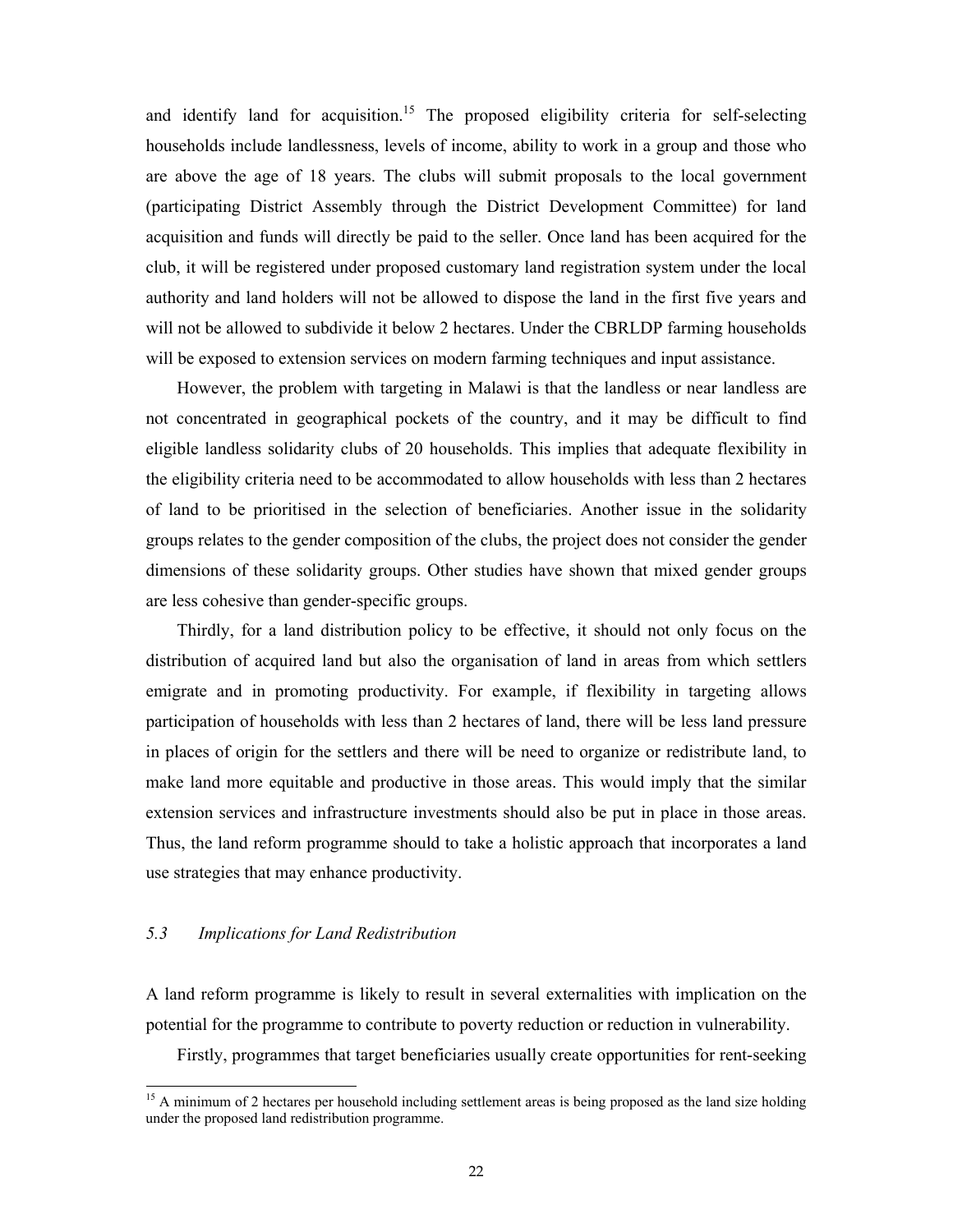by various stake holders. Other studies in targeted programmes show that while in principle the beneficiary selection procedure ensures that there are no biases, in practice rules on the identification of beneficiaries are usually broken particularly where the demand is overwhelming (Mvula et al, 2000). There will be need therefore to ensure that corrupt practices and political biases are minimized in the selection of beneficiaries. Some of the aspects that can minimize these biases include establishment of clear rules at a local level, participation of beneficiaries and civil society organisation in beneficiary selection, dissemination of accurate information, involving the communities in evaluating potential beneficiaries and making available information to the public on the households that have been selected within the community.

Secondly, there is a potential risk that redistribution of land from estates to smallholder farmers may lead to reduction in productivity and loss of employment by farm workers. However, there is evidence in Malawi that there is declining profitability in estate agriculture (particularly tobacco production), and redistribution of optimal land sizes to smallholder may actually increase productivity given appropriate support to smallholder farmers.

Thirdly, land redistribution alone is not sufficient for poverty reduction. The approach to land reform has to be holistic. Land distribution must ensure that land is secure and households must be provided with base capital and extension services that will enable them make the best use of the land. Access to land must be complemented by access to non-land assets, access to credit markets, access to extension services and training of beneficiaries in modern farming techniques. Since agriculture in southern Africa is subjected to weather shocks, it is also important to invest in water harvesting facilities under the land reform programme to facilitate irrigation farming. This implies that a lot of resources will be required to implement an effective land reform programme in an integrated manner. As World Bank (2003a) argues, a key precondition for land reform to be feasible and effective in improving livelihoods of beneficiaries establishing a favourable environment for the development of smallholder agriculture, and a land reform strategy should form a broader strategy for rural development. Waeterloos and Rutherford (2004) provide a case study of Zimbabwe in which the land reform programme increasingly became a land acquisition and land redistribution programme, consequently ignoring farm workers that lost their jobs and agricultural and rural development issues.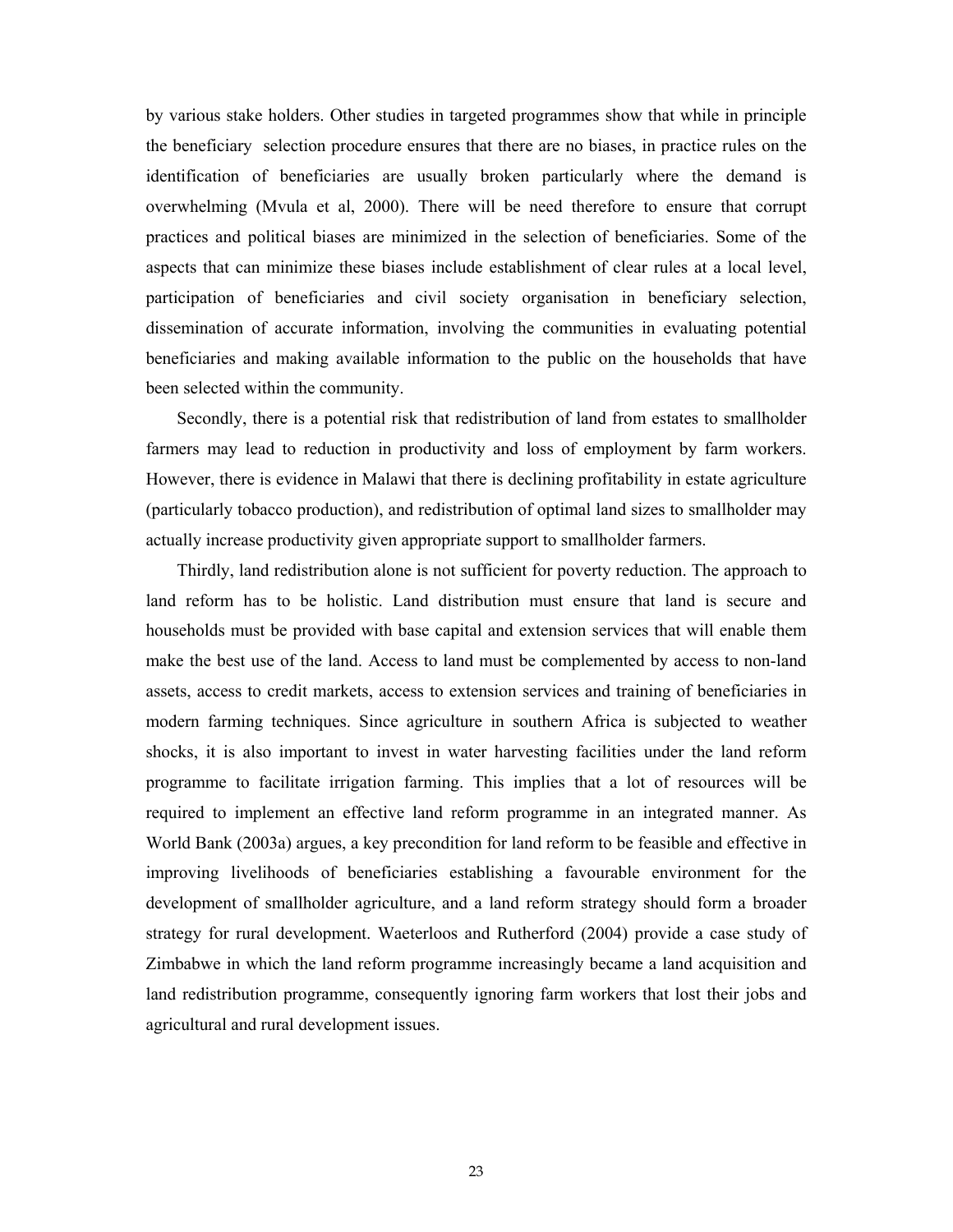#### **6. Conclusions**

Various agricultural development policies have been implemented by the government in the past. These policies include promotion of modern techniques of production among smallholder farmers including application of fertilizers and use of hybrid seeds, provision of extension services through a network of extension officers across the country and provision of credit facilities to smallholder farmers. Malawi adopted structural adjustment program in 1981 and has pursued policies aimed at liberalising the agricultural sector among other policies. This paper set to review previous policies in the agricultural sector and evaluate the role of access to land in changes in the poverty status of landless and farming households.

It has been argued that earlier agricultural development policies and structural reforms have not turned the performance of the economy around and poverty seems to be increasing among the population, a large proportion of which are smallholder farmers cultivating on less than a hectare. One of the structural issues affecting smallholder agricultural development in Malawi is smallness of land holdings partly resulting from family subdivision of customary land and the expansion of estate agriculture over time. No attempt in the past four decades has been made to address the land question in Malawi, yet many studies point to the importance of land in the effectiveness of modern techniques of farming. Surprisingly, the MPRSP ranks seventh the problem of land among smallholder farmers among the pro-poor agricultural strategies.

Our econometric results, based on household panel data from rural Malawi, show that access to land reduces the probability of being poor; prevents the poor from falling into poverty; and helps the non-poor to remain non-poor. Since customary land is not marketable, the link between access to land and poverty is via the growth in agricultural production. It can therefore be argued that pro-poor growth strategies in agriculture are likely to be ineffective in reducing poverty as has been the case in the past four decades unless land reform is taken as a basic precondition of other pro-poor agricultural strategies in the MPRSP. Thus, increasing access to agricultural credit and inputs, provision of research and extension services, improving market access and encouraging production of specific crops, without first improving access to land is likely to be an ineffective way of translating agricultural growth to poverty reduction in Malawi.

It is evident that opportunities for land reforms, particularly those that can increase access to land for the landless or near landless, do exist with the resulting poor performance of estate agriculture. The problem of ethnicity in estate ownership (that is politically sensitive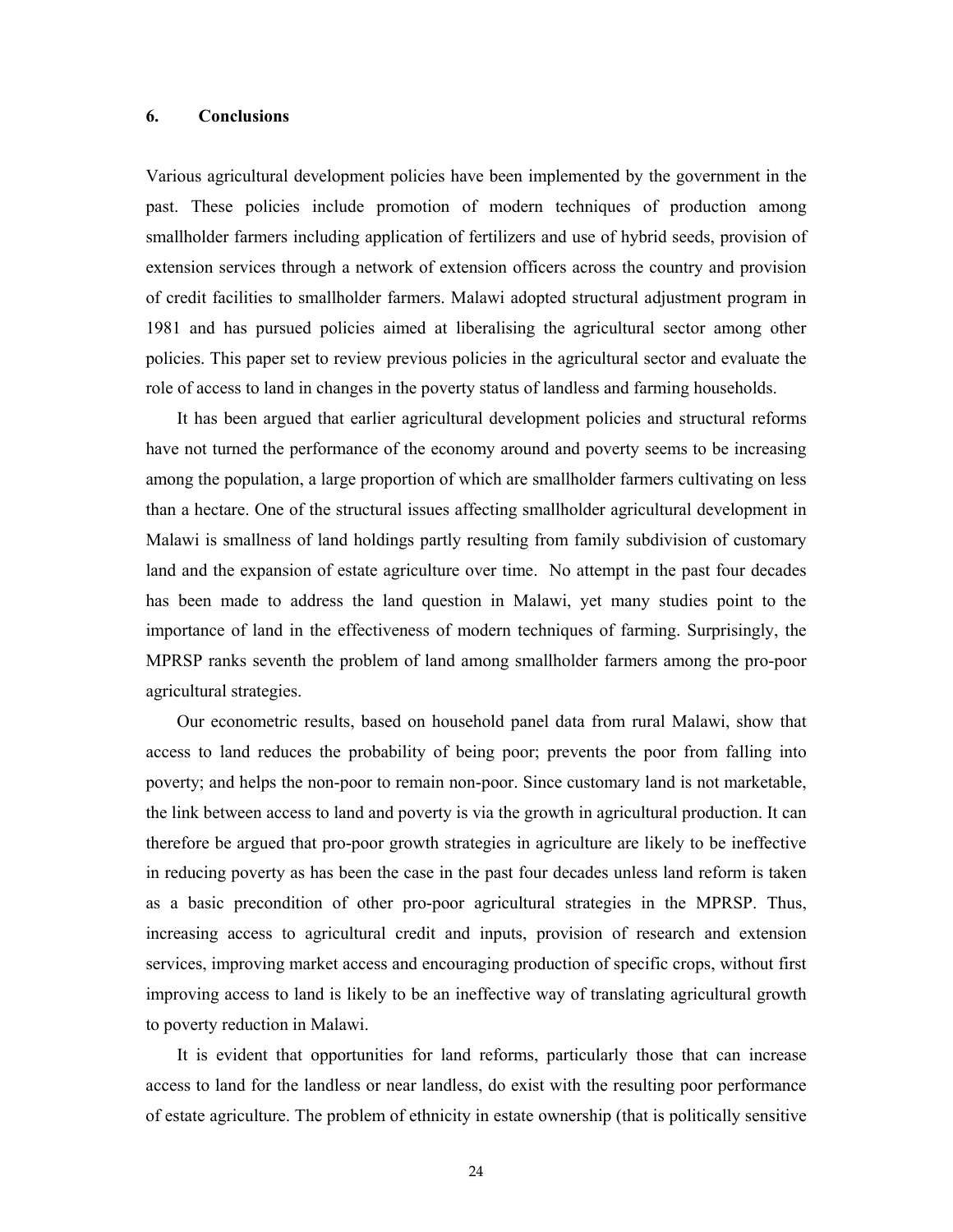in many African countries) is less relevant in Malawi, and some estates have been abandoned and other estate owners are offering their estates for sale. In addition, there is high willingness among smallholder farmers to participate in a community based rural land development programme. However, government has been slow in taking advantage of these opportunities due to resource constraints, the donor dependence of the land reform programme and the low priority accorded to land reform in the poverty reduction strategies. Nonetheless, when funds become available to implement a land redistribution programme it will be important to ensure that the process of beneficiary selection is clear and transparent embracing the active participation of communities and that the programme need to place the whole rural development context into perspective both in the resettlement and emigration areas. Hence, ensuring that land redistribution is accompanied by complementary policies such as promotion of land use, extension services, easing the credit and capital constraints and basic infrastructure that is conducive to agricultural development will be critical if land reforms are to effectively lead to poverty reduction.

Land reform is ranked a seventh strategy in the current MPRS, yet adequate land is a basic resource for any viable agricultural strategy. Arguably, agricultural based pro-poor strategies without addressing the question of access to land in Malawi will be as ineffective as they have been in the past four decades. It is therefore recommended that as Malawi reviews her poverty reduction strategies, land reform should be the first ranked strategy for the agricultural sector to generate pro-poor growth.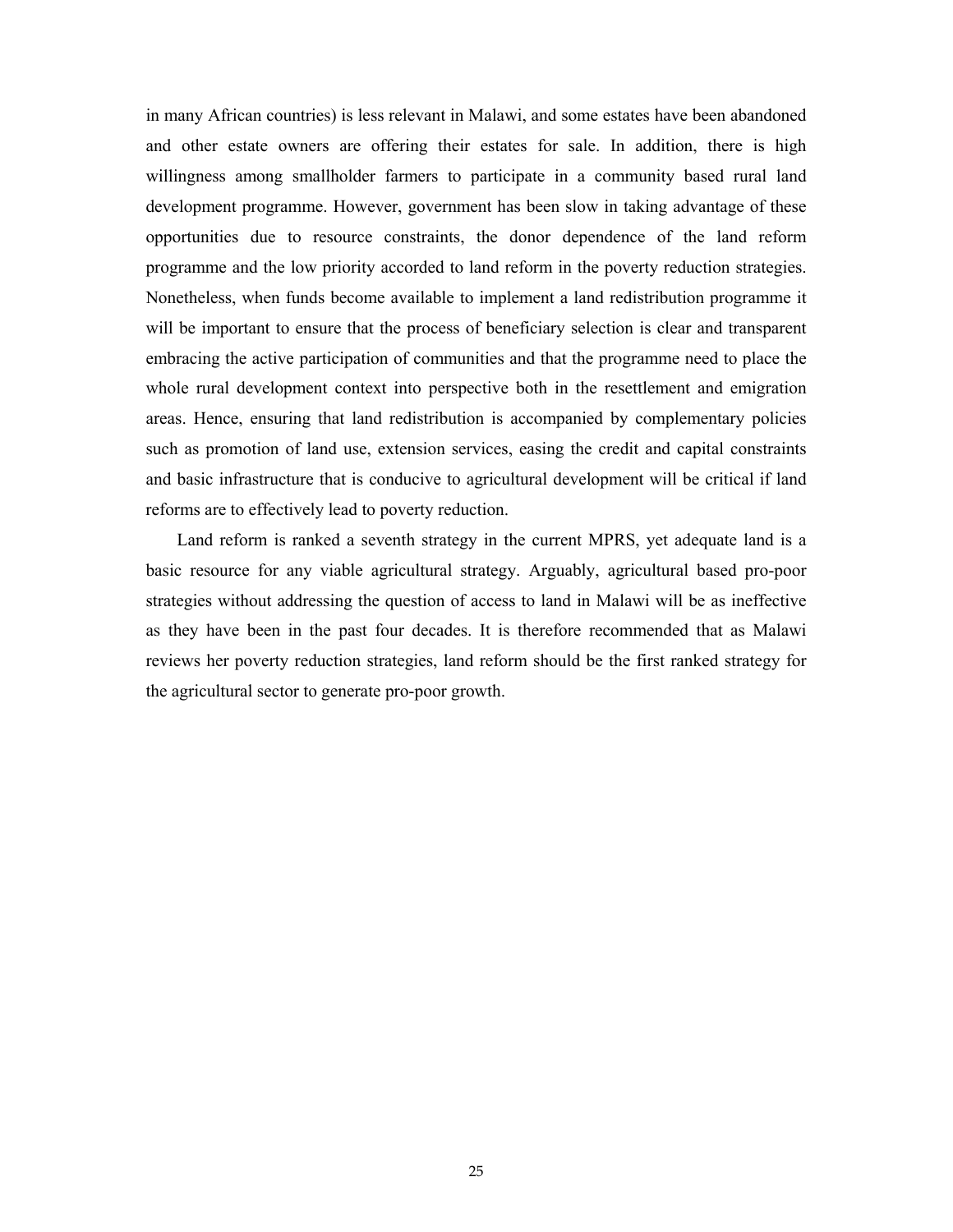#### **References**

- Alwang, J., Siegel, P. B. (1999) Labour Shortages on Small Land Holdings in Malawi: Implications for Policy Reforms, **World Development, 27**, 1461-1475
- BDPA (1998) The Customary Land Utilization Study, Final report prepared in conjunction with AHT International for the Ministry of Lands, Physical Planning and Surveys.
- Benson, T. (2002) **Malawi: An Atlas of Social Statistics**, Zomba and Washington: National Statistical Office and International Food Policy Research Institute.
- Bevan, D. L. and Adam, C. S. (2001) Guidance Note: Poverty Reduction Strategies and the Macroeconomic Policy Framework, Paper prepared for the Department for International Development.
- Bigsten, A. and Shimeles, A. (2003) Prospects for 'Pro-poor' Growth in Africa, Paper presented at the WIDER Conference on "Inequality, Poverty and Human Well-Being", Helsinki, Finland, 30-31 May 2003
- Bigsten, A., Kebede, B., Shimeles, A. and Taddesse, M. (2003) Growth and Poverty Reduction in Ethiopia: Evidence from Household Panel Surveys, **World Development, 31(1)**, 87-106
- Booth, D. (2001) PRSP Processes in Eight African Countries: Initial Impacts and Potential Institutionalisation, *WIDER Discussion Paper No. 2001/121*, Helsinki: UNU/WIDER.
- Bosworth, J. (1998) Recent Studies on Land Utilisation in Malawi: Implications for Land Policy, A Desk Review, Department for International Development
- Chirwa, E. W. (1998) Fostering Private Food Marketing and Food Policies after Liberalisation in Sub-Saharan Africa - The Case of Malawi, in P. Seppala (eds.) **Liberalized and Neglected? Food Marketing Policies in Eastern Africa**, World Development Studies 12, Helsinki: UNU/WIDER
- Chirwa, E. W. (2002a) Sources of Technical Efficiency among Smallholder Maize Farmers in Southern Malawi, Work in Progress Report presented at the Biannual Research Workshop organised by the African Economic Research Consortium, Durban, South Africa, December
- Chirwa, E. W. (2003) Fertilizer and Hybrid Seeds Adopting among Smallholder Maize Farmers in Southern Malawi, Department of Economics, University of Malawi (draft manuscript).
- Chirwa, E. W. and Zakeyo, C. (2003) *Impact of Economic and Trade Policy Reforms on*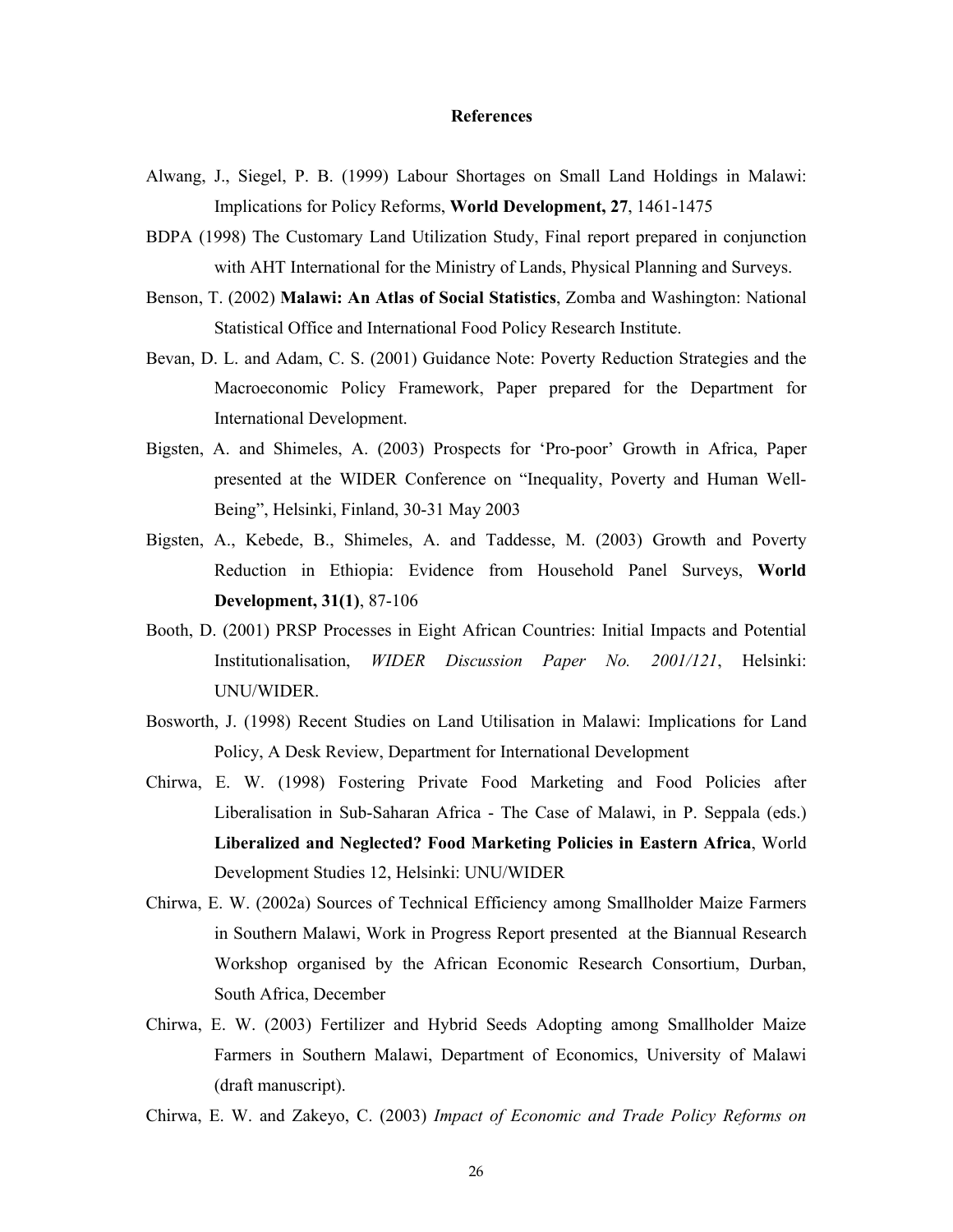*Food Security in Malawi*, Draft final report submitted to the Food and Agriculture Organisation (FAO) and the African Economic Research Consortium (AERC).

- Chirwa, E. W., Mvula, P. M., Kadzandira, J. and Horea, L. (2003) Community Based Rural Development Project: Baseline Socio-economic Study, Report prepared by Wadonda Consult for Ministry of Lands, Physical Planning and Surveys, Lilongwe
- Chirwa, W. C. (2002b) Land Use and Extension Services at Wovwe Rice Scheme, Malawi, **Development Southern Africa, 19 (2)**, 307-327
- Dorward, A. (1999) Farm Size and Productivity in Malawian Smallholder Agriculture, **Journal of Development Studies, 35 (5)**, 141-161
- Ferreira, F. H. G. and Leite, P. G. (2003) Policy Options for Meeting the Millennium Development Goals in Brazil: Can Micro-Simulation Help? *World Bank Policy Research Working Paper 2975*, Washington: World Bank
- GOM (Government of Malawi) (2000) *Profile of Poverty in Malawi: Poverty Analysis of the Integrated Household Survey 1998*, Lilongwe: National Economic Council
- GOM (Government of Malawi) (2001) *State of Environment Report for Malawi 2001*, Lilongwe: Ministry of Natural Resources and Environmental Affairs
- GOM (Government of Malawi) (2002a) *Qualitative Impact Monitoring (QIM) of Poverty Alleviation Policies and Programmes: Survey Findings*, Lilongwe: National Economic Council
- GOM (Government of Malawi) (2002b) **Malawi Poverty Reduction Strategy Paper**, Lilongwe: Ministry of Finance and Economic Planning
- GOM (Government of Malawi) (2002c) **Malawi National Land Policy**, Lilongwe: Ministry of Lands, Physical Planning and Surveys
- GOM (Government of Malawi) (2003) *The Annual Review of the Malawi Poverty Reduction Strategy*, Second Draft Report of the Task Force, Lilongwe: Ministry of Finance and Economic Planning
- GOM (Government of Malawi) (2004) *Malawi Poverty Reduction Strategy: 2002/2003 Annual Review*, Lilongwe: Ministry of Economic Planning and Development
- Green, D. A. G. and Ng'ong'ola, D. H. (1993) Factors Affecting Fertilizer Adoption in Less Developed Countries: An Application of Multivariate Logistic Analysis in Malawi, **Journal of Agricultural Economics, 44 (1)**, 99-109
- Harrigan, J. (1991) Malawi, in P. Mosley, J. Harrigan and J. Toye (eds) **Aid and Power: The World Bank and Policy-based Lending, Case Studies Volume 2**, London: Routledge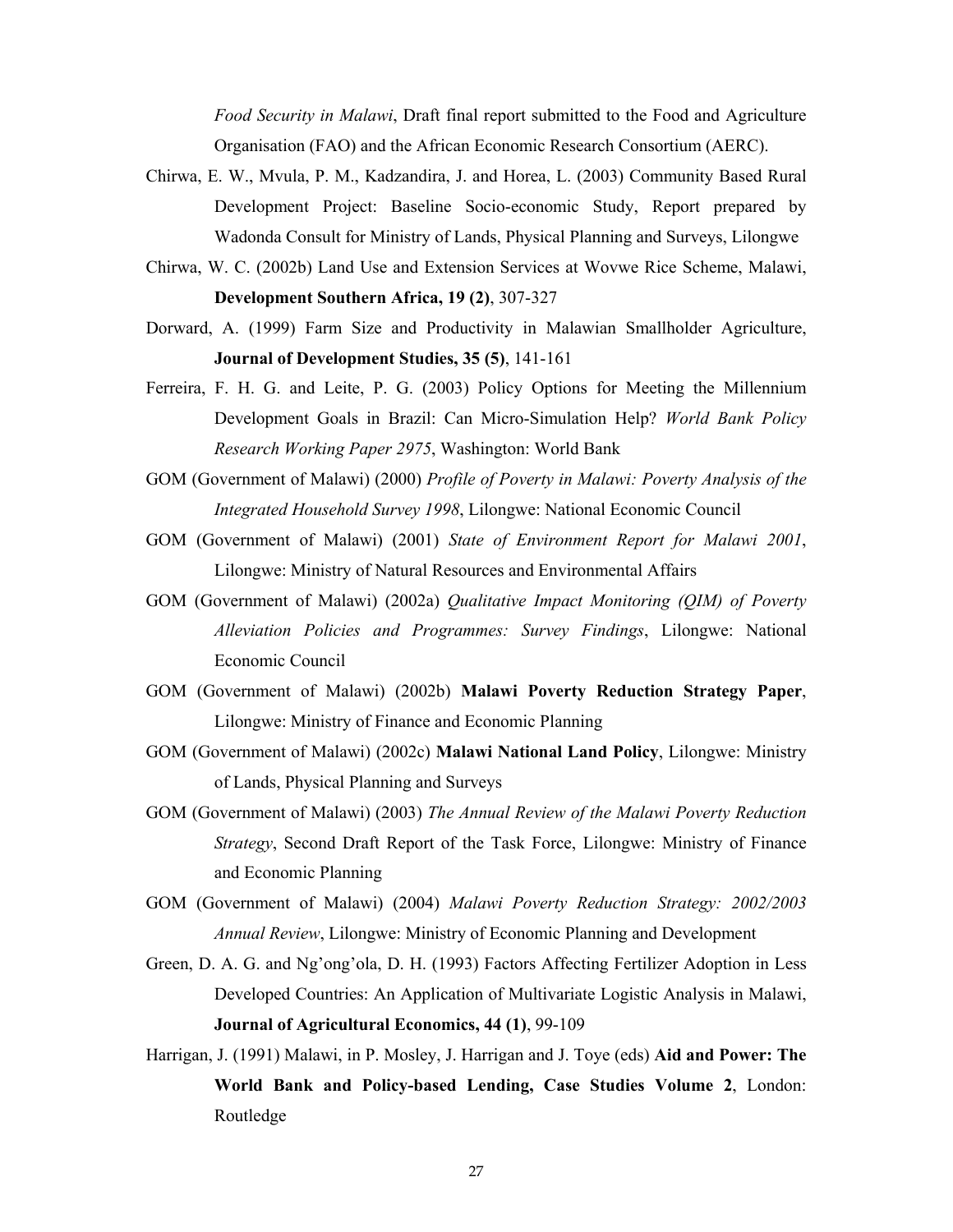Jenkins, R. and Tsoka, M. (2003) Malawi, **Development Policy Review, 21(2)**, 197-215

- Kaluwa, B. M., Silumbu, E., Ngalande Banda, E. and Chilowa, W. (1992) **The Structural Adjustment Programme in Malawi: A Case for Successful Adjustment?** Monograph Series No. 3, Harare: SAPES Books
- Kydd, J., Christiansen, R. (1982) Structural Change in Malawi since Independence: Consequences of a Development Strategy Based on Large-Scale Agriculture, **World Development, 10**, 355-375
- Lele, U. (1989) Sources of Growth in East African Agriculture, **World Bank Economic Review, 3**, 119-144
- Mapemba, L. D. (1997) The Abandonment of Estates: Report of the Exploratory Study of Abandoned Estates 1997, Final report of the Estate Land Utilisation Study, Lilongwe
- Mukherjee, S. and Benson, T. (2003) The Determinants of Poverty in Malawi 1998, **World Development, 31(2)**, 339-358
- Mvula, P., Chirwa, E., Zgovu, E. and Kadzamira, E. (2002) *Third Beneficiary Assessment of the Public Works Programme in Malawi*, Lilongwe: Malawi Social Action Fund
- NEC (National Economic Council), NSO (National Statistical Office) and IFPRI (International Food Policy Research Institute) (2001) *The Determinants of Poverty in Malawi, 1998: An Analysis of the Malawi Integrated Household Survey, 1997- 98*, Lilongwe: National Economic Council
- NSO (National Statistical Office) (2002) **Statistical Yearbook 2002**, Zomba: National Statistical Office
- Place, F., Otsuka, K. (2001) Tenure, Agricultural Investment, and Productivity in Customary Tenure Sector of Malawi, **Economic Development and Cultural Change, 50**, 77- 99
- Ravallion, M. and Datt, G. (2002) Why Has Economic Growth Been More Pro-Poor in Some States of India Than Others? **Journal of Development Economics, 68(2)**, 381-400
- Sahn, D. E., Arulpragasam, J. (1991) The Stagnation of Smallholder Agriculture in Malawi: A Decade of Structural Adjustment, **Food Policy, 16**, 219-234
- Smale, M. (1995) "Maize is Life": Malawi's Delayed Green Revolution, **World Development, 23**, 819-831
- Waeterloos, E. and Rutherford, B. (2004) Land Reform in Zimbabwe: Challenges and Opportunities for Poverty Reduction among Commercial Farm Workers, **World Development, 32 (3)**, 537–553